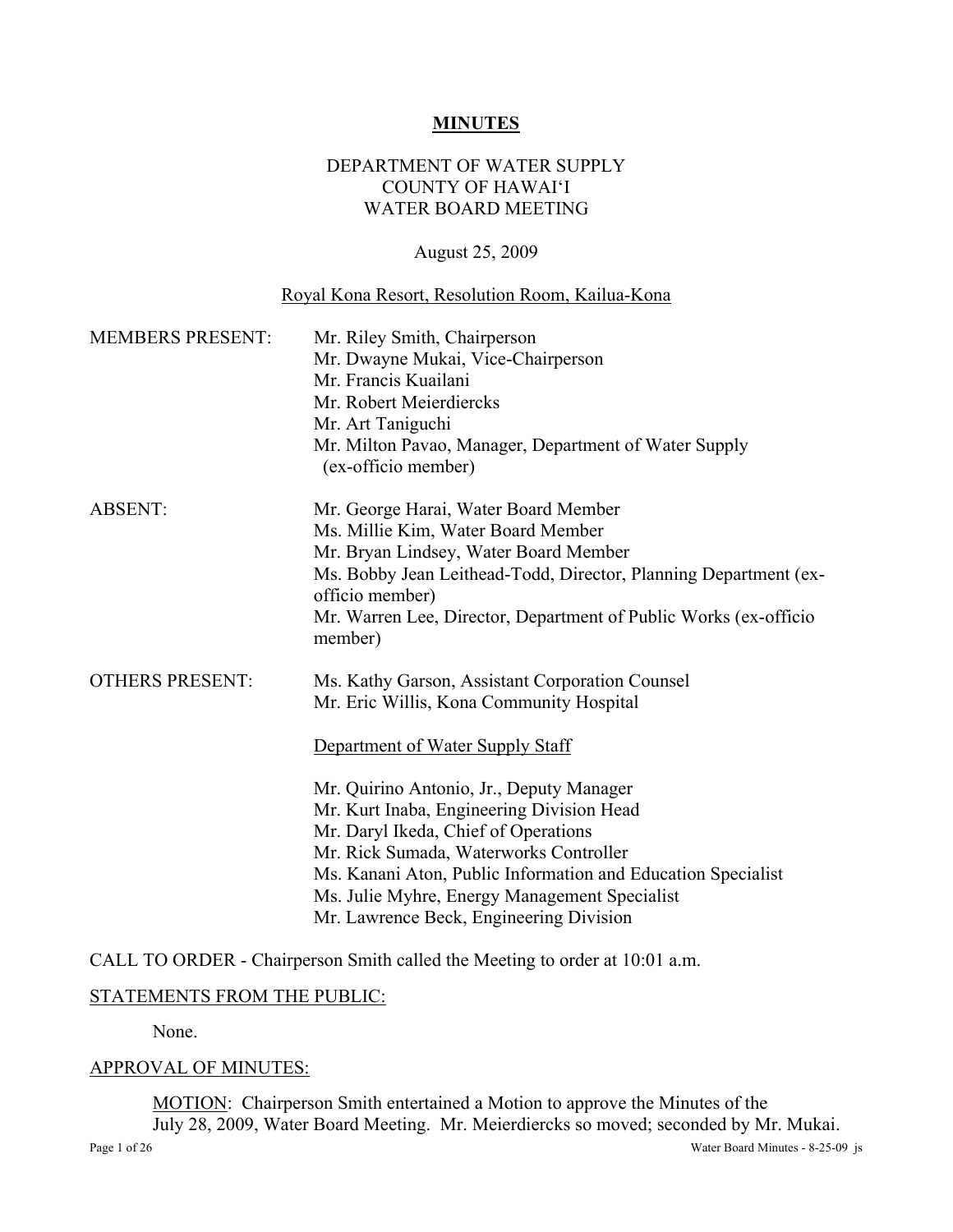Mr. Kuailani asked about the Minutes for the Executive Session; Ms. Garson explained that Executive Session Minutes are private due to attorney-client privilege. Executive Session Minutes are recorded but **not published**, Ms. Garson said.

ACTION: Motion to approve Minutes was carried unanimously by voice vote.

## APPROVAL OF ADDENDUM AND/OR SUPPLEMENTAL AGENDA:

None.

### SOUTH HILO:

### A. **JOB NO. 2007-926, HAKALAU IKI SPRING REMEDIATION:**

The contractor, Ed Higa General Contracting, has requested a 25-calendar day time extension. This request is due to delays beyond the control of the contractor, and consists of 16 rain-out days (22 calendar days), and 3 calendar days for Hawaiian Telcom to troubleshoot and repair the telephone service at the Tank Site.

Note: There is no additional cost associated with this time extension.

Staff has reviewed the request and finds that the 25 calendar days are justified. This is the fifth time extension request.

- 1st time extension  $-62$  calendar days (due to rain-outs and additional work)
- 2nd time extension 57 calendar days (due to rain-outs and additional work)
- $\bullet$  3rd time extension  $-35$  calendar days (due to rain-outs and additional work)
- $\bullet$  4th time extension  $-49$  calendar days (to repair faulty conductivity equipment)
- **5th time extension –25 calendar days**

The Manager recommended that the Board approve a contract time extension of 25 calendar days to Ed Higa General Contracting for JOB NO. 2007-926, HAKALAU IKI SPRING REMEDIATION. If so approved, the contract completion date will be revised from August 18, 2009 to September 12, 2009.

MOTION: Mr. Mukai moved to approve; seconded by Mr. Kuailani.

The Manager explained that the reason for the delay was pretty straightforward. Aside from rain-out days, DWS had to wait for Hawaiian Telcom to do their tele-metering work.

Mr. Inaba said that there was trouble-shooting to see why DWS was not getting signals on the SCADA system. It transpired that Hawaiian Telcom had a problem with their line, and DWS had to request that Hawaiian Telcom fix the line. Once the line was fixed, DWS was able to start the required 28-day water quality test. The main reason for the delay was that DWS needed to continuously monitor the water quality, as required by the Department of Health (DOH). DWS completed the monitoring period, but there was a minor glitch of about 10 hours due to a possible power surge. Therefore, DWS is now waiting to hear from DOH whether the water quality data will be accepted. The water quality readings from before and after the glitch were consistent, as they were throughout the 28 days, Mr. Inaba said.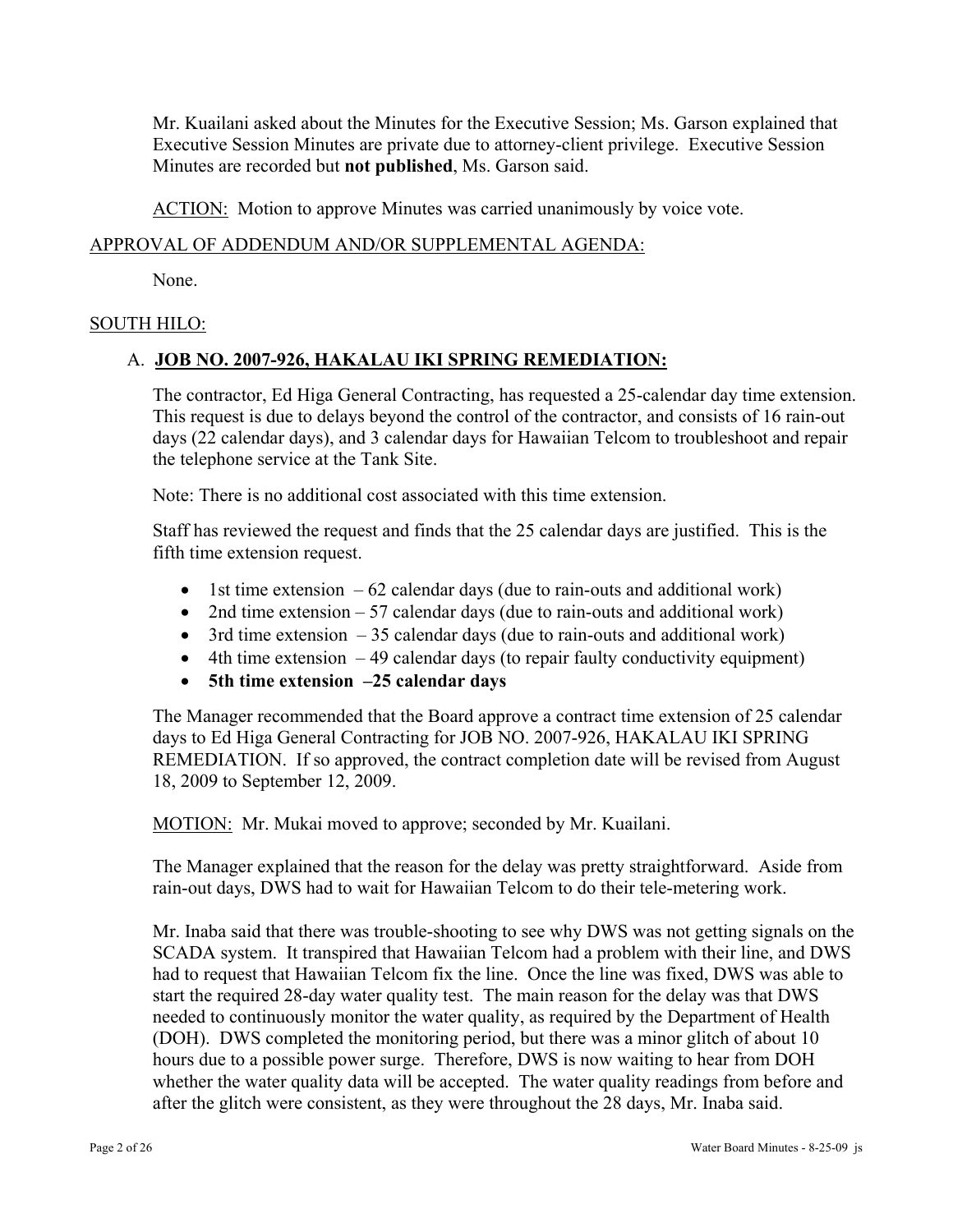Chairperson Smith asked if this posed a warranty issue or a performance item from the contractor.

Mr. Inaba said it was a warranty issue because the problem basically arose in the programming. There was a power surge or something that interrupted the monitoring, and the system lost data for a brief period.

The Manager noted that it was kind of a de-bugging before final acceptance (of the improvements).

Chairperson Smith said that in fairness to the contractor, if he has performed, then DWS should accept his improvements. After that, there is a warranty period of one year, during which the contractor must make sure that everything is working. He asked that the Department provide **a total number of days** to the Board when the Department has multiple time extensions.

ACTION: Motion carried unanimously by voice vote.

# B. **JOB NO. 2005-863, HONOMŪ PRODUCTION WELL AND 0.3 MG RESERVOIR:**

The contractor, Isemoto Contracting Co., Ltd., requests a time extension. This request is due to modifications to the contract scope requested by the Department (riprap and grass slope areas), as well as delays due to a subcontractor. This is the second time extension request.

Staff has reviewed the request and finds that the request due to delays caused by the subcontractor is not justified. However, 30 calendar days for the additional work, as well as 9 working days for rain-out (confirmed with the Department inspector), are justified.

The original contract completion date was May 14, 2009.

First time extension (approved at April 28, 2009 Water Board Meeting):

- Plus 81 calendar days for permit: August 3, 2009
- Plus 25 working days for rain-out: September 9, 2009

This time extension:

- Plus 30 calendar days for additional work: October 9, 2009
- Plus 9 working days for rain-out: October 22, 2009

The Manager recommended that the Board approve a contract time extension, of thirty (30) calendar days, plus nine (9) working days, from September 9, 2009 to October 22, 2009, to Isemoto Contracting Co., Ltd. for JOB NO. 2005-863, HONOMŪ PRODUCTION WELL AND 0.3 MG RESERVOIR.

MOTION: Mr. Mukai moved to approve; seconded by Mr. Kuailani.

Mr. Inaba noted that the Department looked at what additional work was needed to stabilize the slopes of the well and tank site. He explained that DWS denied the contractor's request for an extension of 120 calendar days, because the contractor said the delay was due to their tank sub-contractor. That is the reason for the discrepancy between what the contractor is requesting and what DWS is recommending that the Board approve, he said.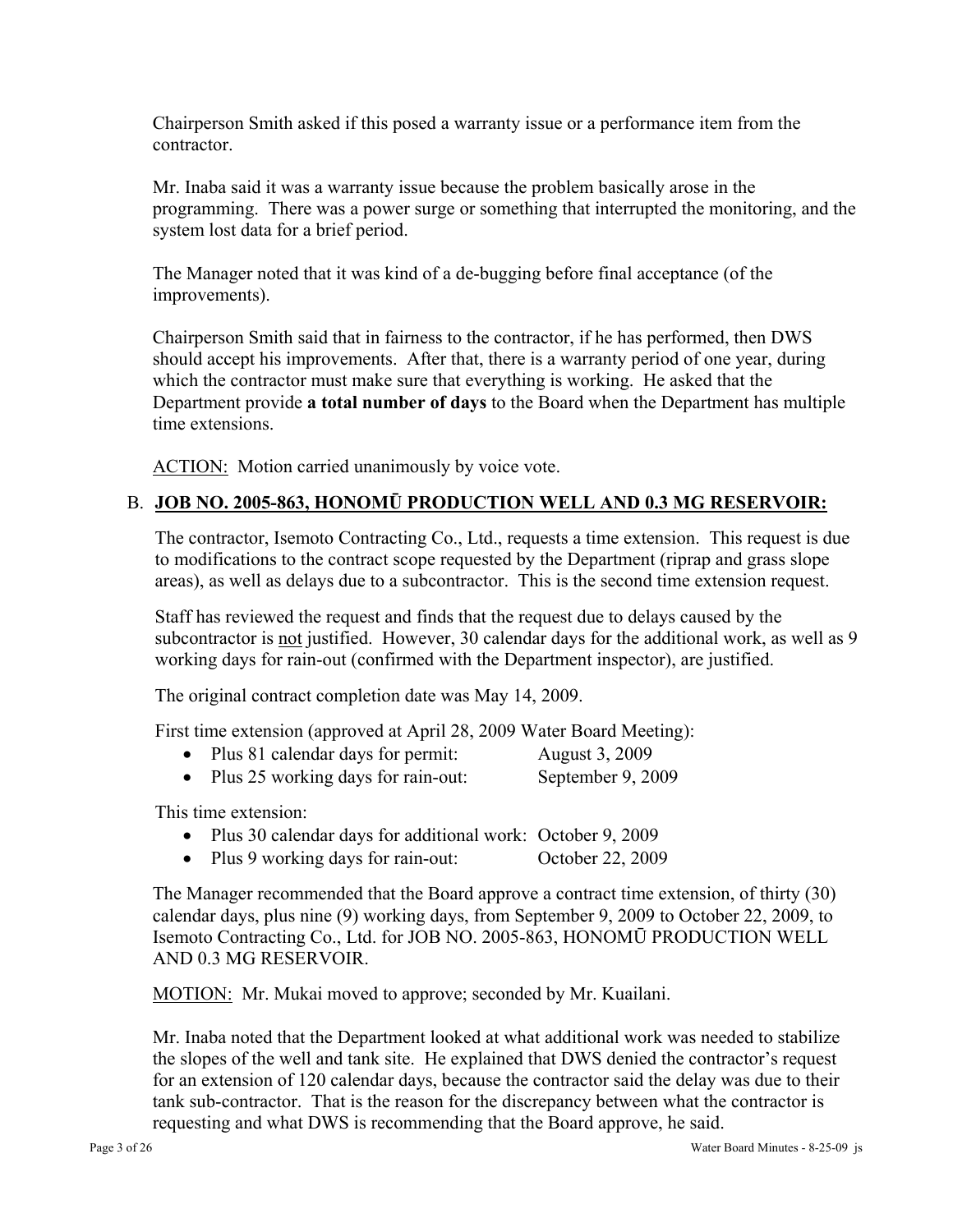Chairperson Smith asked if the new completion date will be October 22, assuming the Board approves the extension recommended by the Department, and asked how close the contractor will be to finishing the project.

Mr. Inaba confirmed that the contractor is very likely to be able to finish the project by that date.

Chairperson Smith asked who the tank sub-contractor is.

Mr. Inaba said DYK Incorporated is the tank sub-contractor.

Chairperson Smith praised the quality of DYK's products, and said that the company was perhaps less than organized when they come to the Big Island to do work, which could involve shipping equipment from the Mainland.

Mr. Inaba noted that the Honomū site was very tight, and the contractor requested the time extension saying that two contractors could not be on site at the same time. DWS denied that request. The contractor is still trying to make the completion date although their schedule is tight. Isemoto Contracting Co., Ltd. is the contractor who bid the job, and their construction plans never changed, he noted. That was basically the reason that DWS denied their extension request, he said.

The Manager said that Isemoto cannot use a conflict between them and their sub-contractor to justify an extension.

Chairperson Smith asked what the liquidated damages would be if Isemoto did not complete the project by October 22.

Mr. Inaba said the Department's maximum is \$500.

ACTION: Motion carried unanimously by voice vote.

### HĀMĀKUA:

# A. **JOB NO. 95-621, CONSTRUCTION OF THE PŌHĀKEA WATER SYSTEM IMPROVEMENTS, HĀMĀKUA, HAWAI'I, COUNTY OF HAWAI'I, STATE OF HAWAI'I:**

The contractor, Willocks Construction Corporation, has requested a 93-calendar day time extension. This request is due to delays beyond the control of the contractor, and consists of 2 rain-out days and 91 calendar days for pump replacement at Station "B" and Station "C".

The pump replacement at Station "B" is due to an unanticipated problem with the water system hydraulics when the pumps are in operation. These pumps are being supplied by the 50,000-gallon Ka'āpahu Tank about 2.6 miles away. The water is then pumped to the 0.10- MG Pōhākea Tank, which is about a mile away. During the initial pump startup on June 15, 2009, the pressure in the waterline between Ka'āpahu Tank and Station "B" dropped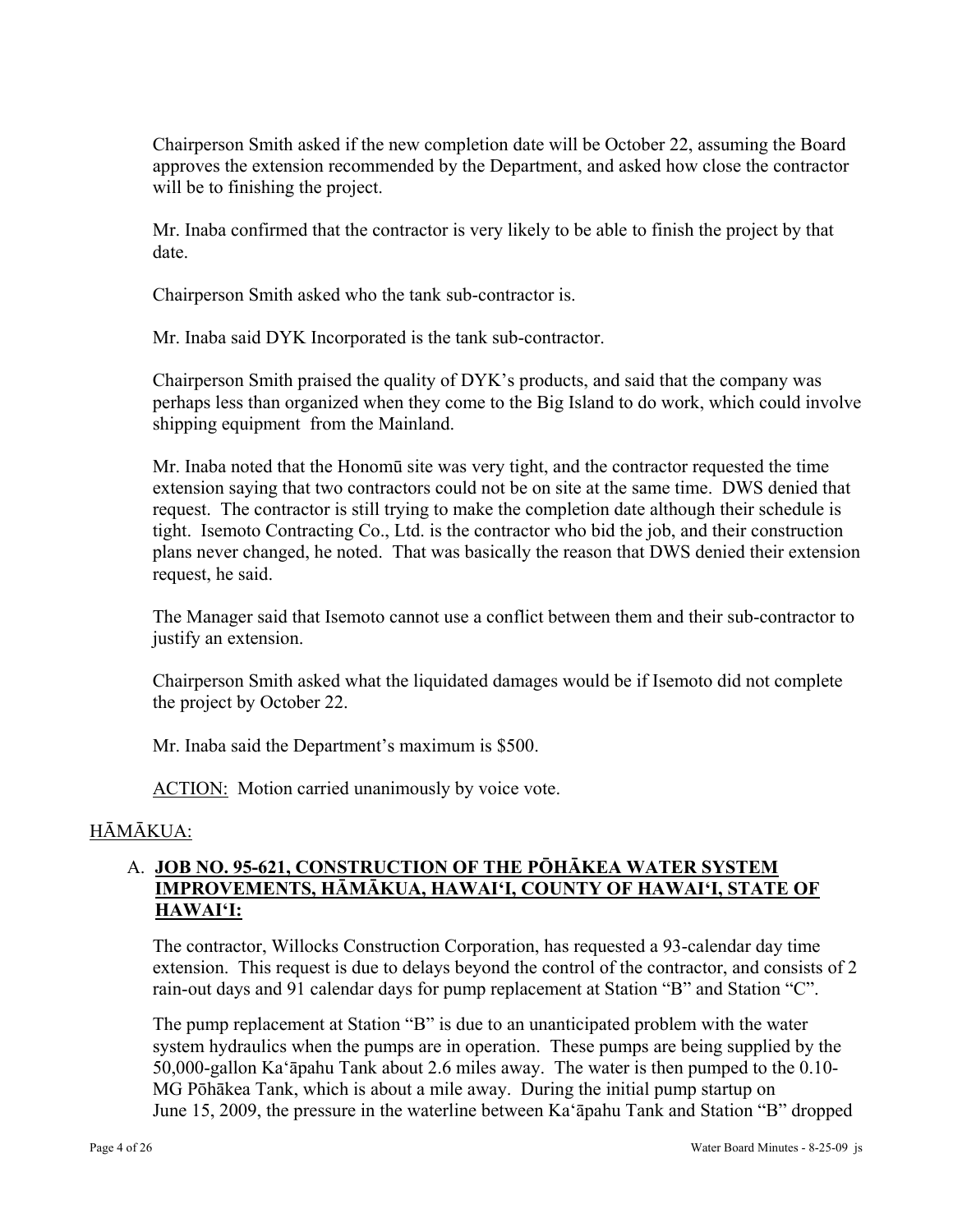more than anticipated. The flow meters showed that more water was being pumped than anticipated, which explained the larger-than-expected pressure drop. This is not believed to be a design error, but rather because the "C" Factor from the Water System Standards used to determine friction losses does not match the actual field conditions. To rectify this problem and to improve the overall efficiency of the water system, DWS staff have decided to replace these pumps with *smaller* pumps. An alternate high pressure bypass was looked into, but the cost of this bypass would be approximately \$40,000. Funds for replacing these pumps will come from the project's available contingency.

*Note: The Department is awaiting a cost proposal from the contractor. The initial estimate for removing the existing pumps, as well as furnishing, installing, and testing the two replacement pumps, will be approximately \$19,000.* 

The pumps at Station "C" (at the Pōhākea Tank Site) have abnormally high amperage readings that may be due to moisture in the motor housing. To verify this, the pumps would have to be removed and shipped to the pump supplier for bench testing. The cost to bench test and replace the motors (approximately \$16,000) approaches the cost for new pumps. For reliability and safety reasons, the contractor decided to replace these pumps. Payment for replacing these two pumps will be made by the contractor. The cost for this pump replacement will be approximately \$19,000.

Staff has reviewed the request and finds the 93 calendar days are justified. This is the eighth time extension request. The breakdown is as follows:

- 1st time extension  $-225$  calendar days for additional excavation beneath both reservoirs as required by soils engineer
- 2nd time extension 153 calendar days for redesign of electrical installation (underground installation in lieu of overhead installation)
- 3rd time extension 152 calendar days for HELCO easement issue
- 4th time extension 91 calendar days for HELCO easement issue
- 5th time extension 92 calendar days for HELCO easement issue
- $\bullet$  6th time extension  $-1,704$  calendar days (due to the delays for HELCO to obtain the easement to Mahuna Tank, and because of the 2006 earthquake and subsequent tank upgrade)
- 7th time extension 45 calendar days (due to the delays to obtain Department of Public Works approval to cross Bridge 45-3)
- **8th time extension 93 calendar days**

The Manager recommended that the Board approve the contract time extension of 93 calendar days to Willocks Construction Corporation for JOB NO. 95-621, CONSTRUCTION OF THE PŌHĀKEA WATER SYSTEM IMPROVEMENTS, HĀMĀKUA, HAWAI'I, COUNTY OF HAWAI'I, STATE OF HAWAI'I. If so approved, the contract completion date will be extended from August 14, 2009 to November 15, 2009.

MOTION: Mr. Kuailani moved to approve; seconded by Mr. Mukai.

The Manager noted that these are in-line pumps and not vertical boosters. The pumps have been in place for approximately four years. The pumps have been in the pipe, lined horizontally for the past four years without being used. DWS had strong suspicions that the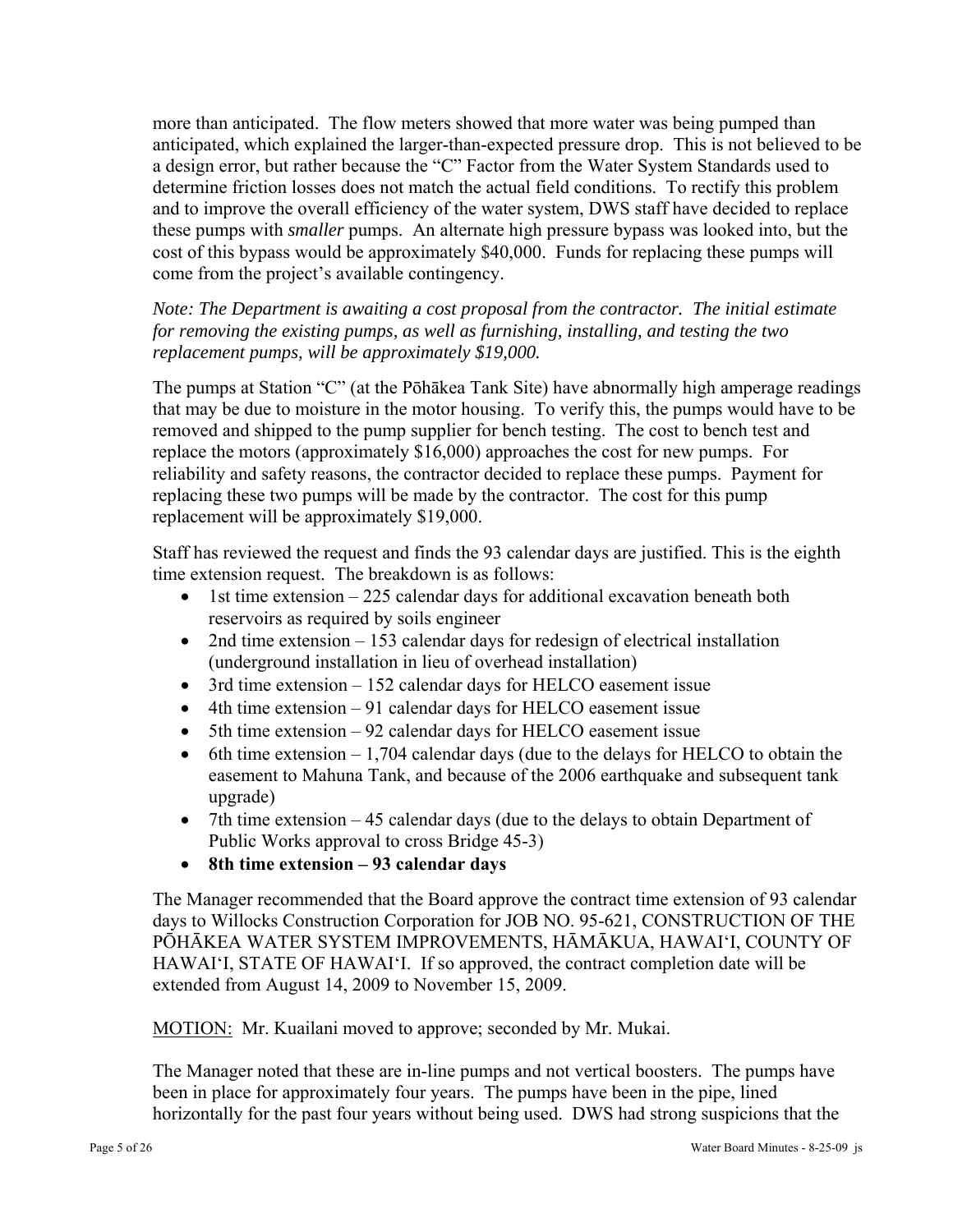pumps would be unable to perform because they were just sitting there. The Manager said that the motor windings are probably full of moisture, and it is anybody's guess what will happen when the electricity is turned on. DWS has anticipated problems with these pumps because of the long delay. In the first case, according to the Agenda write-up, it appears that when the design was made, the "C" Factor was over-estimated and therefore the pump ended up pumping substantially more than the pump was supposed to. In the second case, it appears that the problems arose due to moisture. In both situations, it would be in the Department's best interests to replace the pumps. The pumps have been lying in the pipe full of water for about four years without being started up, and the factory warranty has already expired. The Manager said he believed DWS could make a legal case for the contractor to give DWS his own warranty (i.e., the normal one-year warranty).

Mr. Inaba noted that there are two sets of pumps: one at Station B and one Station C. At Station B, the pumps that were brought in did not work (because of the effect on the system, the pumps draw too much water and because not only are they in-line, they are not drawing from a tank and instead are drawing directly from the system.) The pumps are taking too much water; the service is below DWS's normal "service zone" (i.e. the typical 40-psi, or pounds per square inch, pressure). DWS does not want to use these pumps because it means throttling the valve, which DWS does not want to do. In this case (at Station B), DWS is basically asking to get a pump with less head, and therefore DWS is going to change the pumps out. At Station C, DWS has brought it up to the contractor that there were abnormal readings with which DWS was not comfortable. The contractor is going to replace the Station C pump because they still have the one-year warranty with DWS. Once the contractor replaces the pump, the contractor will have the one-year warranty from the manufacturer. He noted that DWS's own warranty from the manufacturer has expired.

The Manager said that he is looking forward to finishing this project. He noted that for the past seven years, the project has been plagued with problems (contractor problems, the October 2006 earthquake, the bridge problems and problems getting easements from landowners). Initially, the landowners had no problem with giving easements, but when the time came, the owners would not give DWS easements. DWS was obliged to change the project design because the landowners would not give easements to HELCO and Hawaiian Telcom.

Mr. Inaba said that the landowners eventually gave DWS the easement, but not to HELCO or Hawaiian Telcom.

Chairperson Smith said that normally when someone does a project, they go through a construction right-of-entry, followed by a permanent easement. If the landowner signs a construction right-of-entry, as long as everything is built according to what is identified in the construction right-of-entry, it automatically leads to an easement.

The Manager said that the landowner gave DWS the easement for the pipeline, so DWS was thereby given a right to be there. However, when HELCO and Hawaiian Telcom asked for the same right to be there, the landowner refused to grant it.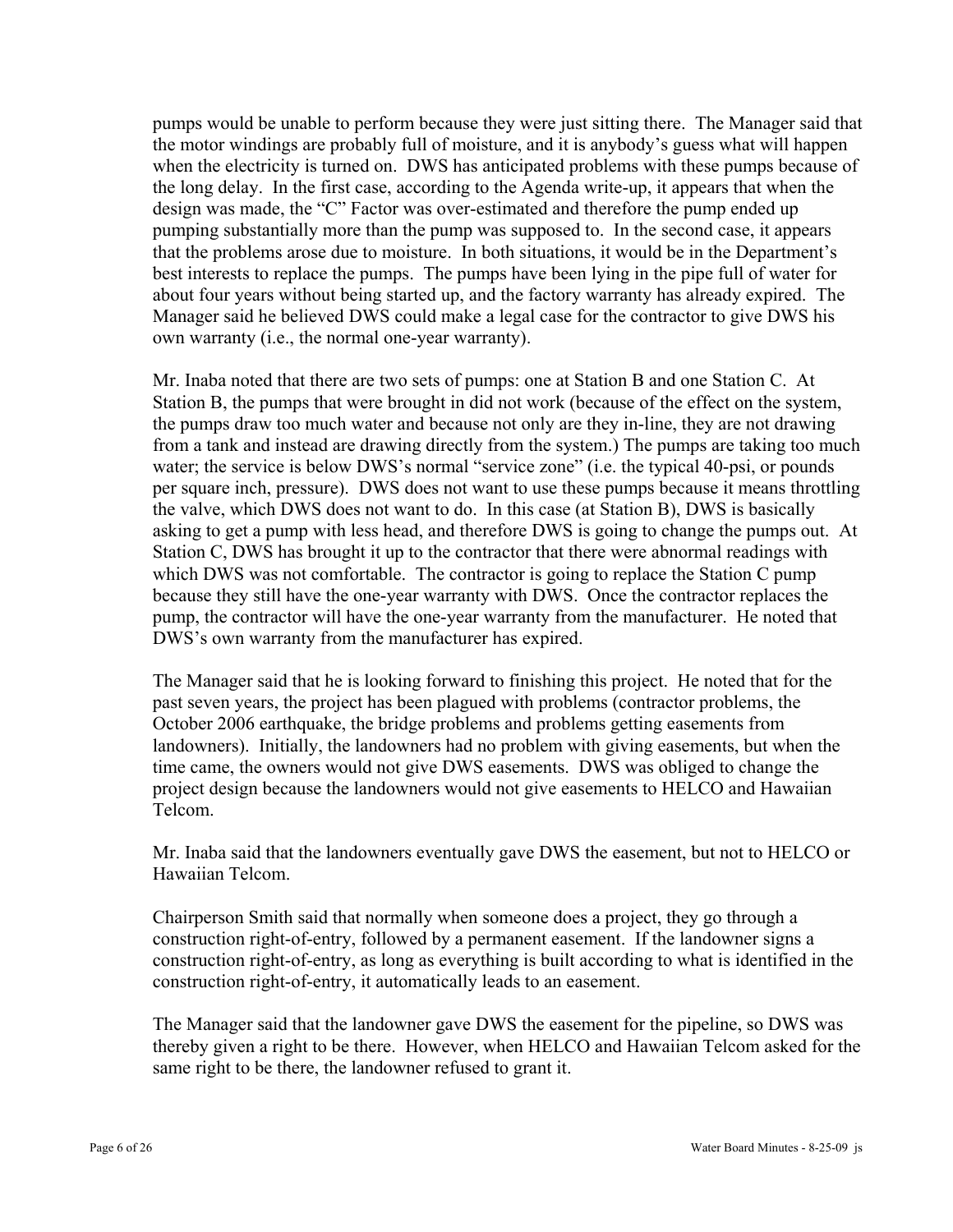Chairperson Smith asked why DWS did not ask the landowner to give easements to the other utilities when DWS asked for the construction right-of-entry.

The Manager said that as a normal practice, DWS does not make such requests for other utilities, and has assumed that when DWS is granted an easement that the owner will give easements to HELCO and Hawaiian Telcom, too.

Mr. Inaba said that such agreements are typically executed between the utility and the owner; the agreements are recorded separately from DWS.

The Manager said that in future, DWS would request that, along with DWS, that the owner would also allow HELCO and Hawaiian Telcom to have the same type of easements. He noted, however, that not all pipeline easements require HELCO or Hawaiian Telcom.

Mr. Inaba said that part of the problem was that the landowner changed his mind. At first the owner was okay with overhead lines, but once construction started he did not want anything like that, and said that the lines would have to be underground.

Chairperson Smith noted that while DWS is asking for a time extension today, the Department is anticipating a contract cost increase proposal from the contractor, in the neighborhood of \$19,000.

Mr. Inaba confirmed that DWS had received the contractor's cost proposal, which is approximately \$19,700. He said that DWS is not proposing that to the Board today because the Department has enough contingency funds.

The Manager said the contractor is going to absorb the \$19,000 (for Station C, at *the top of Page 3 of the Agenda*.)

Mr. Inaba said that the amount was almost identical to the cost for pump replacement.

Chairperson Smith summarized that the \$19,000 listed *at the bottom of Page 2* of the Agenda (for Station B) is going to be a DWS cost; and that the \$19,000 on Page *3* (for Station C) will be absorbed by the contractor, Willocks. On the subject of the "C" Factor, he noted that the estimate that the design engineer did was *off.* The engineer also designed an in-line booster which DWS continually told the Board was not optimal.

Mr. Inaba said that this was basically the scope of improvements that was given to the consultant.

The Manager said the bottom line is that, 20 years or so ago, this was all approved by DWS. Therefore, the Department really has no recourse. He said that this type of in-line pumps should never have been put in for that application.

Chairperson Smith said that going forward, DWS does not want to put in anything substandard; and will learn from past mistakes.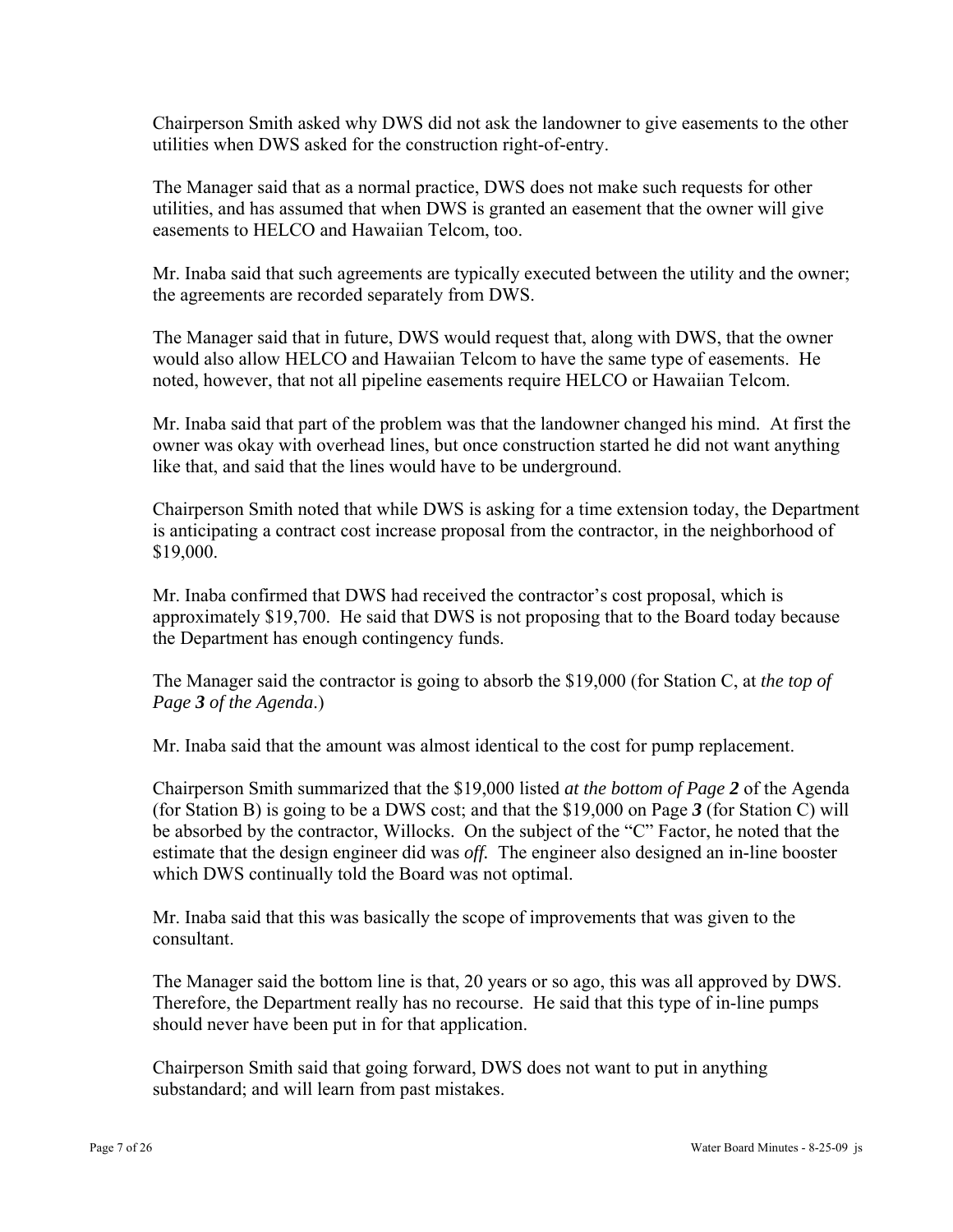Mr. Inaba said that today the job is to update substandard systems, in an effort to bring them as close as possible to meeting the Department's minimum requirements. To do that, DWS would probably have to add one more tank and one more booster. To get water into that tank, DWS would probably need a small booster station that would be in-line, too – to keep the tank filled.

Chairperson Smith said that when he added up all of the extensions on this project, he got a total of 2,555 days. He asked that in future write-ups that the Department give the total number of days in time extensions.

ACTION: Motion carried unanimously by voice vote.

#### NORTH KONA:

### A. **KONA COMMUNITY HOSPITAL – HALEKI'I WELL GENERATOR UPDATE**

The Department provided information and an update on the emergency generator at Haleki'i Well.

Chairperson Smith invited Mr. Willis, a hospital administrator at Kona Community Hospital, to address the Board.

Mr. Willis asked if the new generator at the Haleki'i Well is operational, and expressed concern about water service to the hospital in case of an emergency. He noted a series of tropical storms that have approached the Big Island in recent days, and sought assurance that the hospital would have water in such events.

The Manager confirmed that the generator has been installed.

Ms. Myhre reported that a few weeks ago, there was a power outage and the new generator worked perfectly. DWS staff went to the well site and manually flipped the generator switch and the water came on, she said. The generator is 100% operational, and it is exercised every week. There is a full plan whereby the generator is maintained quarterly, then annually, then on a three-year schedule, Ms. Myhre said. This is the only generator in the DWS system that is connected directly to DWS wells; all of the rest (for the time being) need to be manually connected or rigged in case of an emergency. DWS has 8-10 hours of fuel available, so if the generator had to run 100% of the time, it would run for 8-10 hours. This would give DWS enough time to refuel the generator.

The Manager offered to have DWS Kona staff show Mr. Willis around the Haleki'i facility.

Mr. Willis said that due to scheduling conflicts, he and his hospital staff had not been able to tour the facility.

The Manager urged Mr. Willis to coordinate with Ms. Myhre to make arrangements to tour the facility. He asked Mr. Willis if the hospital had ever considered putting in its own temporary storage.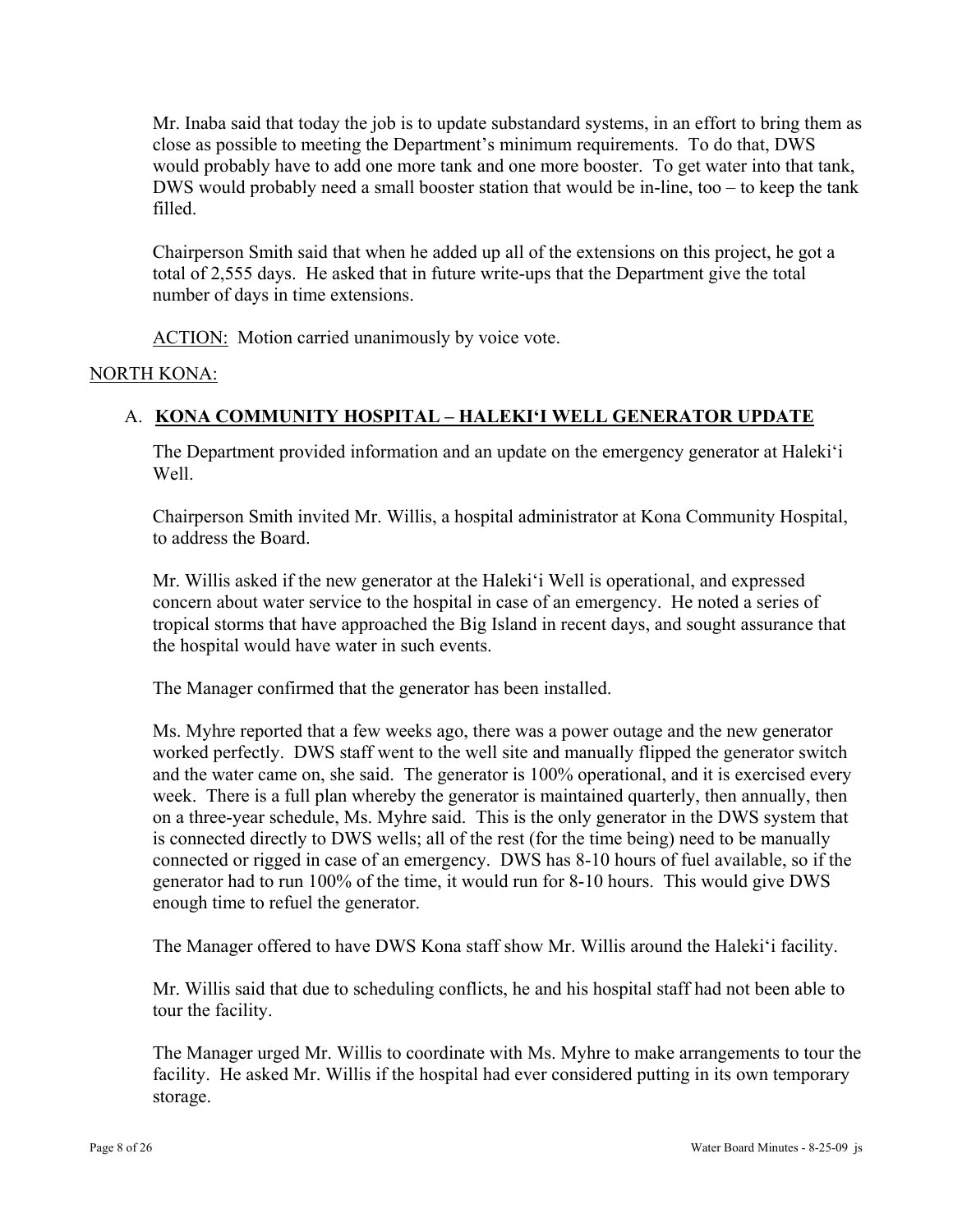Mr. Willis noted that Hawai'i Hospital System Corp. (HHSC) is in a financial crisis, and therefore temporary storage is on the back burner for the foreseeable future. He acknowledged that the hospital needs its own storage capability. Mr. Willis said he was glad to hear that the generator runs.

The Manager said that the only outstanding problem is that due to where the hospital is located, the hospital's water pressure will never increase.

Mr. Willis said he was working to get booster pumps and also redundant backflow devices.

Mr. Mukai asked what the timeline is between when the power goes off and the staff flips the switch on the generator. He asked how long is it until the water stops flowing to the hospital.

The Manager said the tank has about a 20-feet overflow; the minute the tank drops two feet, it triggers the controls to start the pump up again, so DWS's standard tank never goes lower than two feet because the pump will come on. In an outage, the water may go below two feet, but the Kona DWS crew will know that there is an outage and send someone out to start the generator.

Ms. Myhre confirmed that it is a manual switch; it is not automatic.

Chairperson Smith asked why DWS did not design an auto-transfer switch.

The Manager said the reasons were cost and because the Kona Baseyard is nearby, and also because of the size of the tank. The Haleki'i tank is large enough that there is sufficient storage. He explained that if there is a power outage in the middle of the night, there is an automatic alarm on the tank that sends a signal to the answering service, that in turn calls the DWS staff person on duty. That staff member goes out to the facility and flips the generator switch. The Manager said that there is an auto-dialer with battery back-up that calls the answering service. The answering service continues to call the DWS employee until he responds.

Chairperson Smith asked if the 8-10 hours of running time for the generator is at full load or idling.

Ms. Myhre said it was 8-10 hours with the well pumping; it is not full load because it does not draw full load on the generator. It is for the load of the pump, so it is maybe a half-load on the generator to operate the pump. Therefore, if DWS were to operate the generator for 8 hours, it would be continuously pumping for 8 hours.

The Manager noted that in case of a major disaster, the whole DWS plant section comes out to respond, not just one person on duty. He said that the generator was purchased by the County when Mayor Kim allocated \$2 million to buy emergency generators. This generator was funded by the County, but the connections to make it operable were funded by DWS.

A lengthy discussion ensued to summarize what happens in the case of an outage. The Manager said that when an outage takes place, the deep-well motor will be off. The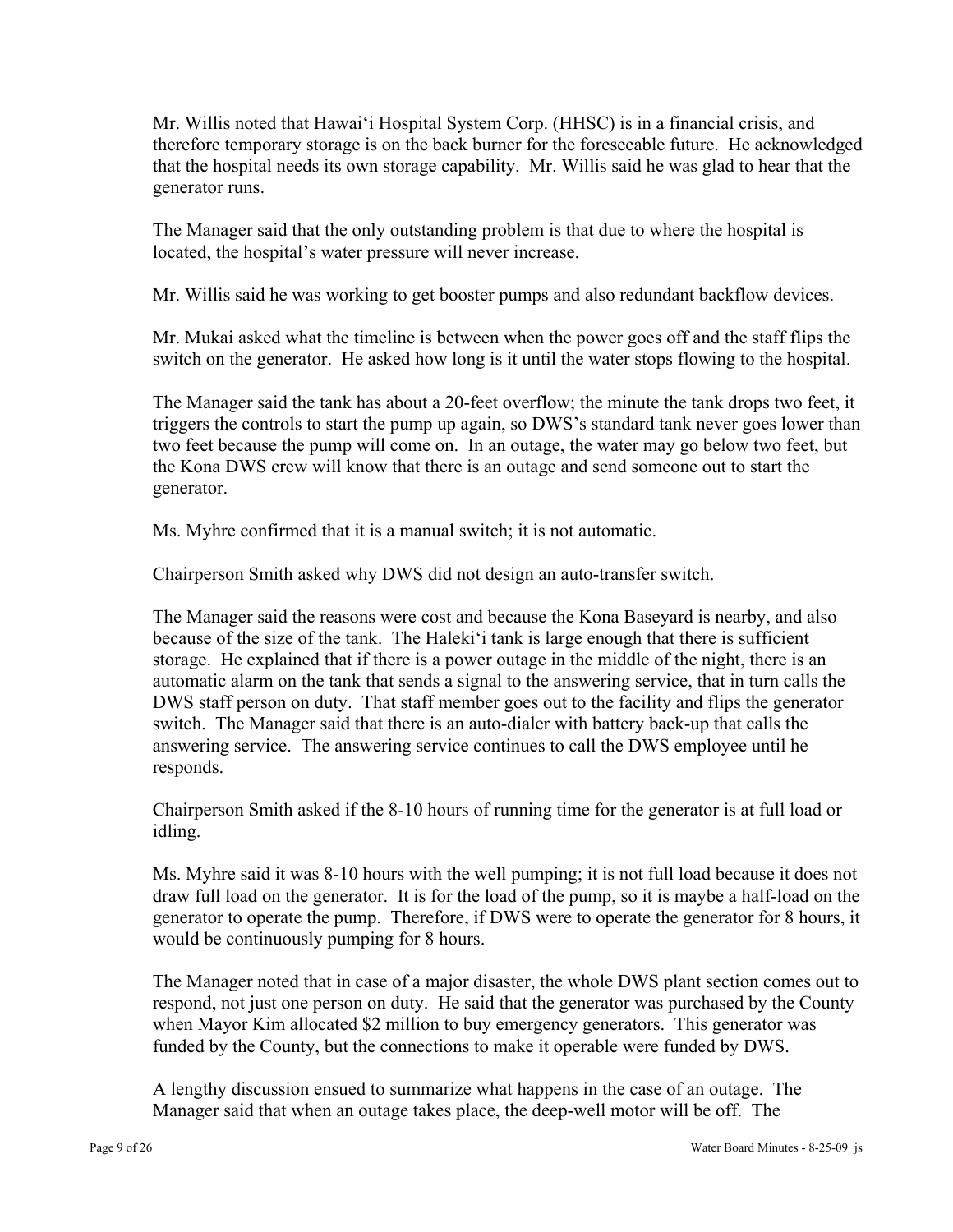emergency generator supplies electricity to the deep-well motor, and it will keep the motor going. DWS staff will need to physically be there to switch from generator to HELCO power when the outage is over. Once a staff member goes to the scene to switch the generator on, it stays on. A DWS staffer remains on site to monitor the system. The Manager noted that during an outage, not only is the hospital tank affected; other tanks will be affected as well. When a staffer is called out, the person goes to flip the switch and continues monitoring the system to make sure everything is okay. The staffer may have to adjust valves to fill certain tanks or let certain tanks drain down. In any case, the duty person does not just flip the switch and go home, and if the emergency is big enough, there will be other DWS electricians responding as well.

Chairperson Smith asked what provisions the Department has for refueling a generator after hours (i.e., after the 8-10 hours' running time).

The Manager said that the Kona Baseyard staff has contacts for tankers that can deliver diesel. He said that DWS does not have its own tankers.

Mr. Ikeda said that Kona Baseyard has an above-ground storage vault with two chambers: one that holds 500 gallons of diesel and one that holds 1,500 gallons of gasoline. DWS can pump fuel out from there.

Chairperson Smith said he wanted to make sure the DWS has the means of getting fuel into the generator.

The Manager said he would get details from Mr. Bob Ravenscraft at the Kona Baseyard.

Mr. Ikeda confirmed that DWS has a contract for diesel with a tanker company.

Mr. Taniguchi asked whether the answering service has a generator back-up, and suggested double-checking on it.

Chairperson Smith asked the Department to follow up on all of the issues raised about emergency plans, and to report back to the Board at future meetings.

Mr. Mukai suggested that DWS invest in 55-gallon diesel-carrying drums that a pickup truck could carry to a disaster area.

Chairperson Smith suggested putting contractors on a call-out list to assist in carrying fuel for DWS.

Mr. Willis asked what kind of lightning protection (such as lightning rods) DWS has in place.

Chairperson Smith asked DWS to check if it has good ground under its equipment.

Mr. Willis requested DWS to give him the routine maintenance schedule for the generator, and Ms. Myhre confirmed that she would do so.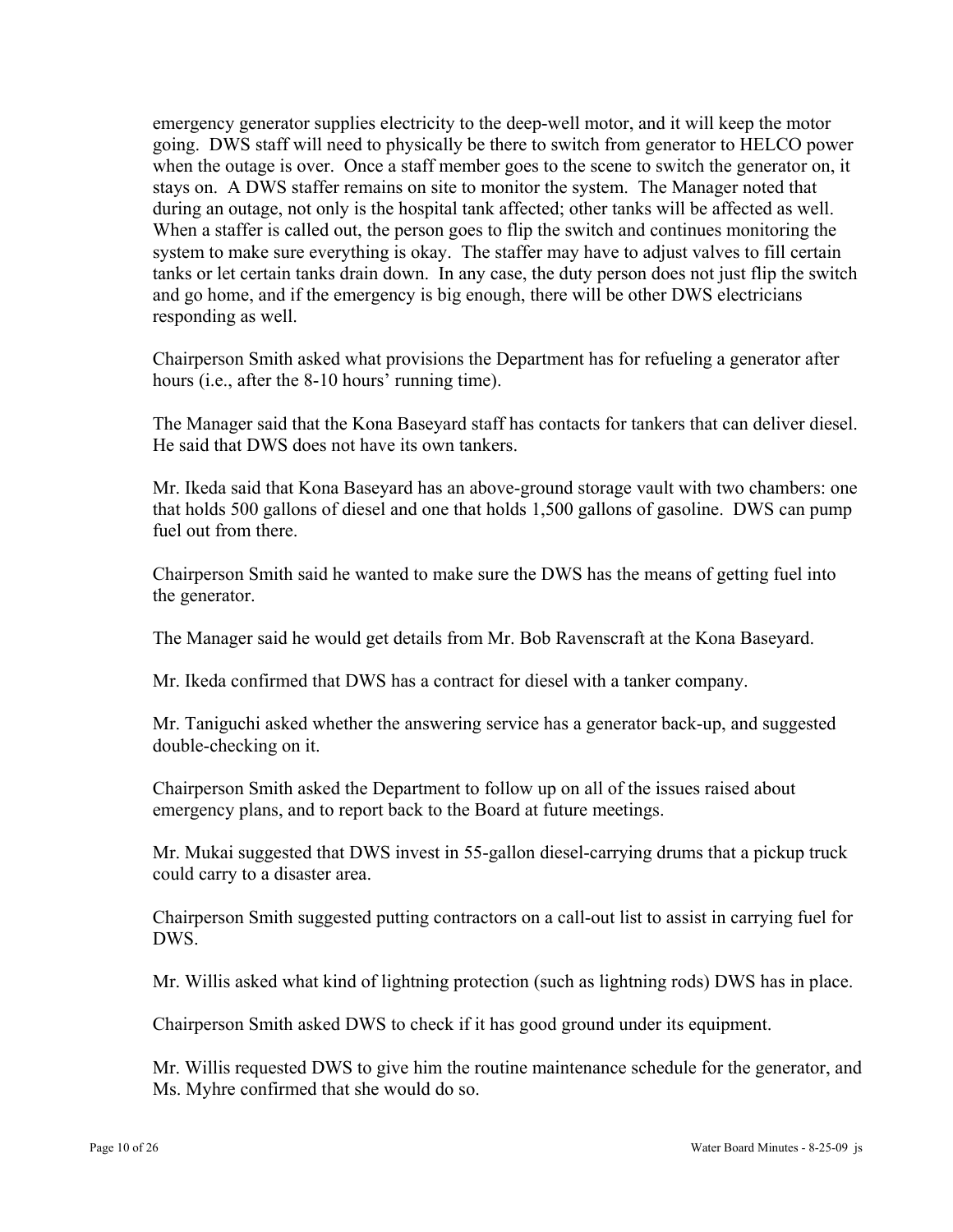# B. **JOB NO. 2002-806, MĀMALAHOA HIGHWAY WATERLINE IMPROVEMENTS – PHASE 2:**

The contractor, Isemoto Contracting Co., Ltd., requested a contract time extension of 153 calendar days, which includes 60 days of continuous testing of the system, as required per the project specifications.

During initial testing of the system, it was discovered that modifications must be made to the new pressure regulating and tank inlet control valves, so that the system can operate properly. In addition, due to ongoing communication errors between the Kona Baseyard SCADA system and project sites, modifications must be made to the radio telemetry system to allow direct communication between the project sites.

Engineering Division has reviewed the request and finds that the time extension is justified. This would be the ninth time extension to the contract. The previously-approved time extensions are listed below:

- Time Extension #1: Project extended 180 calendar days to allow for revisions to the plans and specifications.
- Time Extension #2: Project extended 180 calendar days due to change in scope of work, project scheduling, and revisions to the plans.
- Time Extension #3: Project extended 90 days due to unforeseen site conditions at Hōlualoa Well and Reservoir site, necessitating redesign.
- Time Extension #4: Project extended 90 days due to valve control additions that were not shown on the plans; and the installation of an additional valve at the Hōlualoa Well site, also not shown on the plans.
- Time Extension #5: Project extended 180 days due to unexpected problems of interfacing with the Kona SCADA system.
- Time Extension #6: Project extended 130 days due to ongoing SCADA problems. Contractor was instructed to suspend SCADA work until upgrades to the existing SCADA system were completed.
- Time Extension #7: Project extended 27 days to allow contractor to coordinate with previous contractor's warranty repairs and replace defective equipment.
- Time Extension #8: Project extended 60 days to allow for continuous testing of the new system, as required per project specifications.

The Manager recommended that the Board grant this contract time extension of 153 calendar days to Isemoto Contracting Co., Ltd., for JOB NO. 2002-806, MĀMALAHOA HIGHWAY WATERLINE IMPROVEMENTS – PHASE 2. If approved, the contract completion date will be extended from July 30, 2009 to December 30, 2009.

MOTION: Mr. Mukai moved to approve; seconded by Mr. Kuailani.

Mr. Inaba explained that previously, the SCADA contractor had to first fix existing problems with the existing SCADA system in order to complete their work. The contractor discovered communications errors (dropped signals) that were recorded in the SCADA as a "comm. failure." The contractor needed to develop a better link for the SCADA system; they needed to make modifications to the site to ensure uninterrupted communications. The interruptions are just a slight drop-off, similar to a dropped call on a cellphone. However, if the SCADA is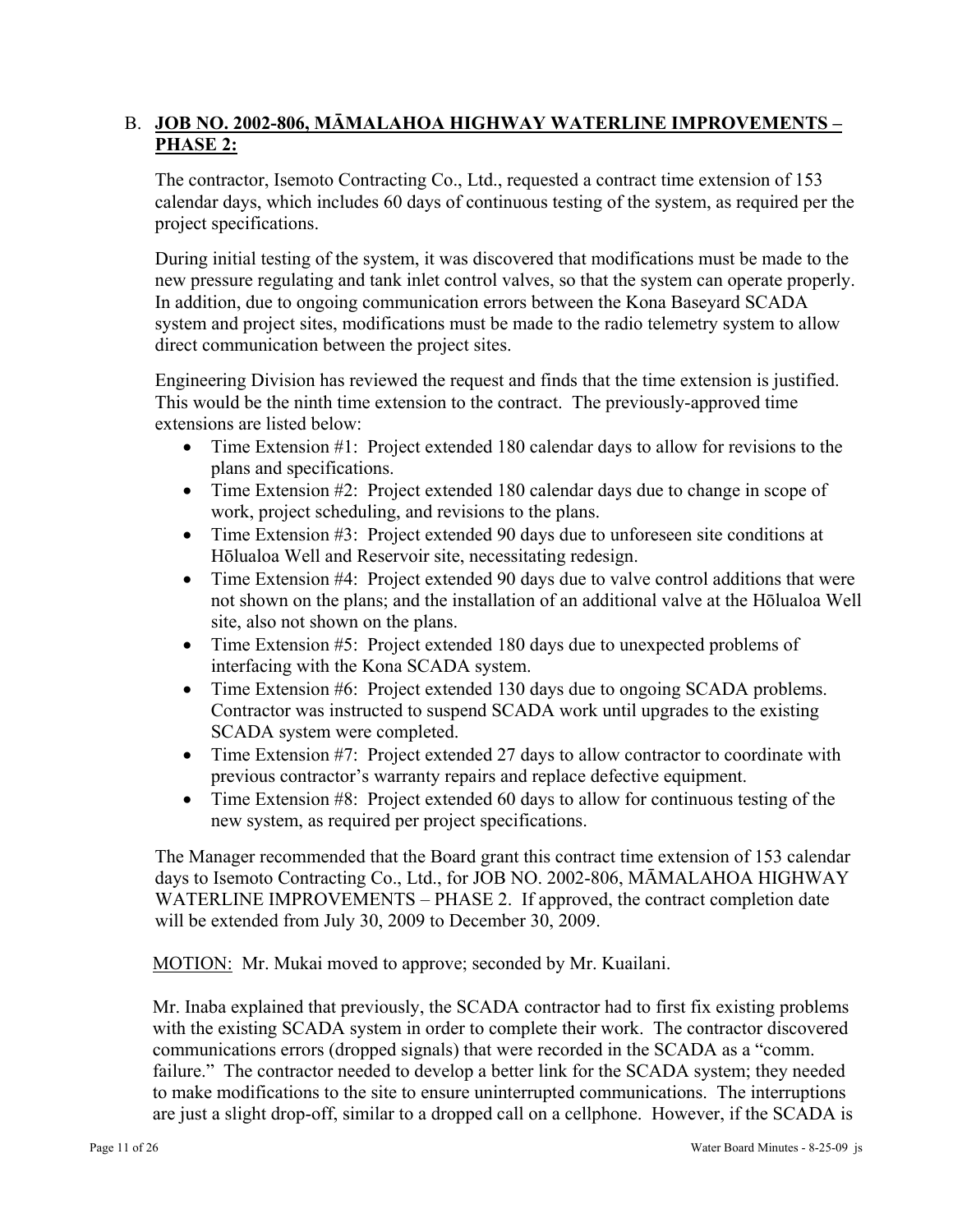programmed to request information at a time that the signal is not there, it will be recorded as a "comm. failure," and it will set off alarms on the SCADA system. The work will either involve rebuilding the actual communications, or reprogramming the SCADA to give a longer delay or allow a second attempt first before there is a "comm. failure" report. Mr. Inaba said this is an existing SCADA system problem, beyond the contractor's scope. The current SCADA contractor cannot do *his* SCADA work until this problem is solved.

Chairperson Smith asked what the solution is to the problems with SCADA that everybody seems to have.

Mr. Inaba said that the SCADA people are saying that DWS is using a radio system, and so a radio path study is needed. Mr. Inaba said he was not sure what that entailed. DWS is trying to go wireless to keep the monthly cost down.

The Manager noted that while the SCADA equipment is very sophisticated, the vendors in Hawai'i lack the expertise to completely understand the capabilities of what they are selling. When it comes to service, the vendors often do not know how. The other problem with SCADA is the interference that prevails, amid the kind of communications systems here in Hawai'i.

Mr. Inaba said one cost reason to use radio is that the monthly cost for dedicated land lines is very high, citing one system that DWS had that ran \$1,500 a month for the dedicated land lines used to get data from the site to the baseyard.

The Manager said that Oahu alone has a central control system that controls the entire island, but they still have problems with their SCADA. DWS is trying to have district-wide SCADA.

ACTION: Motion carried unanimously by voice vote.

Chairperson Smith noted that the total number of days for this project stands at 820 days, including the latest extension. He reiterated his request for a total number of days whenever a time extension is requested.

# KA'U:

# A. **JOB NO. 2002-809, PĀHALA PRODUCTION WELL AND SUPPORTING FACILITIES:**

The contractor, Isemoto Contracting Co., Ltd., requests a 25-calendar day, no-cost time extension for the additional time required for Hawaiian Telcom to remove their old phone lines from the existing CMU (concrete masonry unit) building that needed to be demolished to complete the access road and driveway.

This is the fifth time extension request. The previously approved time extensions are listed below:

• Time Extension #1: Project extended 97 calendar days to allow for additional time required to obtain the County building permit.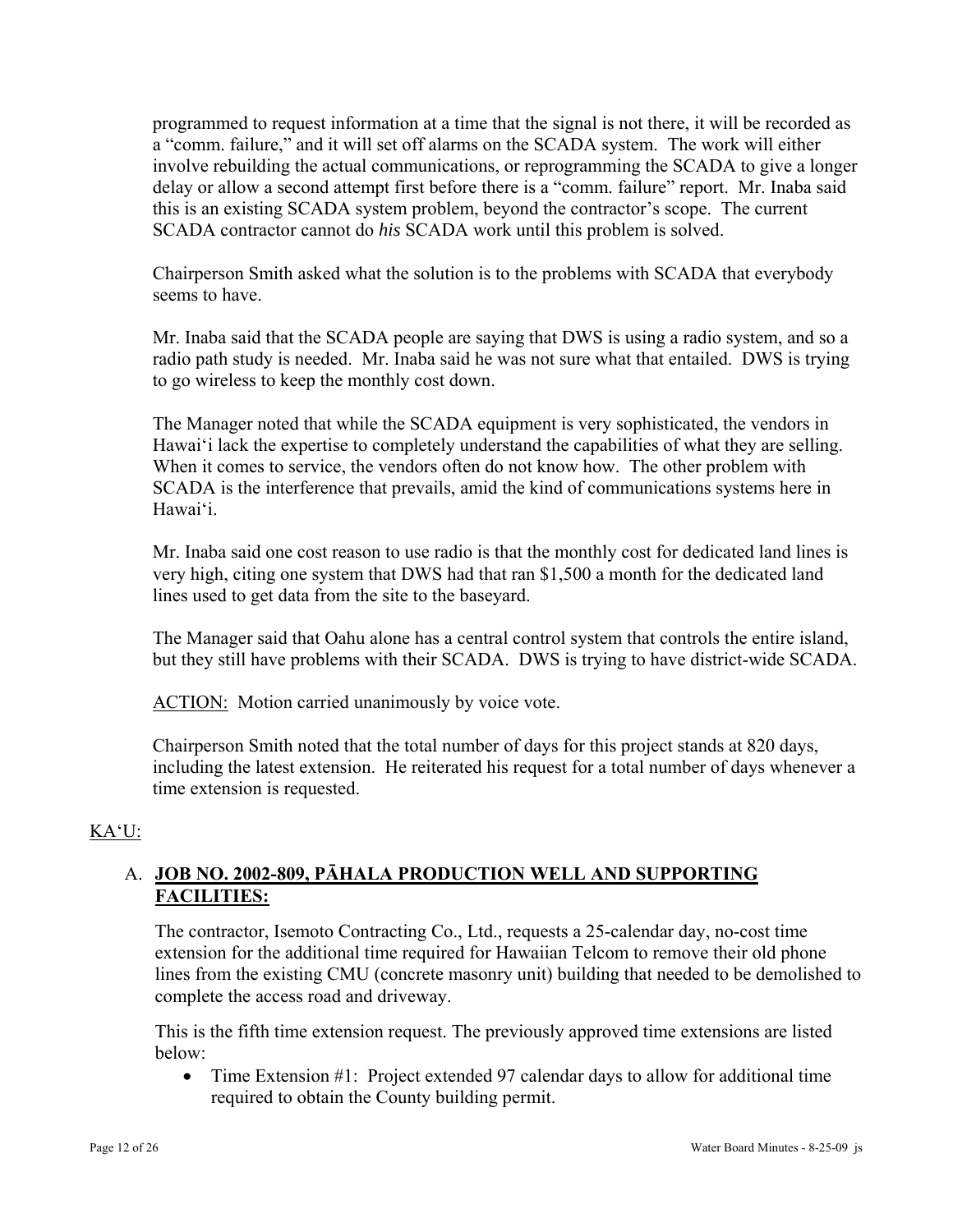- Time Extension #2: Project extended 42 calendar days to allow for additional time required to return the undersized pump power cable to the Mainland and ship the required pump power cable to the project site.
- Time Extension #3: Project extended 38 calendar days to allow additional time for HELCO to install the new electric service lines.
- Time Extension #4: Project extended 51 calendar days to allow additional time for HELCO to remove the existing transformers and two days of delay due to inclement weather.

This is a no-cost time extension. Engineering staff has reviewed this time extension request, and finds that the additional 25 calendar days are justified. However, the 25-calendar day extension causes the completion date to fall on a Sunday (September 13, 2009). For that reason, the Engineering staff is recommending that the completion date be set for a weekday, i.e., Monday, September 14, 2009.

The Manager recommended that the Water Board approve a contract time extension to Isemoto Contracting Co., Ltd. of 26 calendar days from August 19, 2009 to September 14, 2009, for JOB NO. 2002-809, PĀHALA PRODUCTION WELL AND SUPPORTING **FACILITIES** 

MOTION: Mr. Mukai moved to approve; seconded by Mr. Meierdiercks.

The Manager explained that this was a no-cost extension request. The contractor needs to do work they could not do until they had progressed to this point. Therefore, the contractor needs the extra days to complete the project, the Manager said.

Mr. Inaba said that the work of installing new equipment is complete, and the Department of Health has been notified that DWS will physically disconnect the connection with Alili Tunnel, which is the entire reason for the project. The upshot is that DWS will no longer need to send out violation letters. The Department will disconnect the connection with Alili Tunnel this week, he added.

The Manager said that the Department will no longer need to publish violation letters in the newspapers for this particular location.

Mr. Kuailani asked if there were sufficient contingency funds in case they were needed, and Mr. Inaba confirmed this.

ACTION: Motion carried unanimously by voice vote.

### MISCELLANEOUS:

# A. **VEHICLE BID NO. 2008-11, FURNISHING AND DELIVERING VEHICLES TO THE DEPARTMENT OF WATER SUPPLY:**

The contractor, Inter Pacific Motors, Inc., dba Orchid Isle Auto Center, has requested a time extension for the delivery of two (2) mini cargo vans for Part "A" of the subject project. A specific time extension request cannot be made at this time because the mini cargo vans are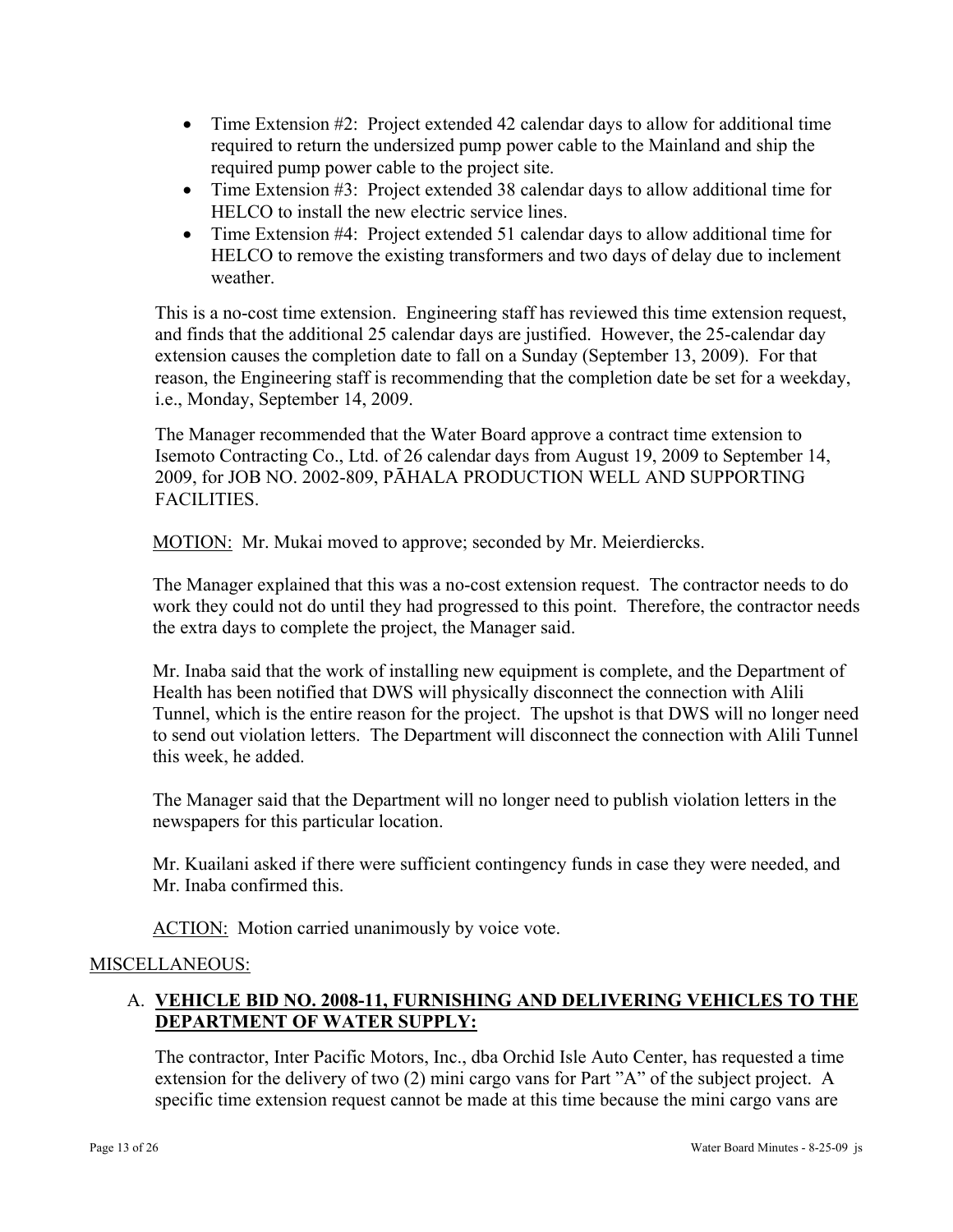assembled in Turkey, and the contractor is unable to track the vehicles until they reach U.S. soil.

The Manager recommended that the Board approve the contract time extension request for VEHICLE BID NO. 2008-11, FURNISHING AND DELIVERING VEHICLES TO THE DEPARTMENT OF WATER SUPPLY, Part "A" to Inter Pacific Motors, Inc., dba Orchid Isle Auto Center. The length of time for this request will be presented to the Board once the contractor is able to track the location of the vehicles.

MOTION: Mr. Mukai moved to approve; seconded by Mr. Kuailani.

The Manager explained that Mr. Ikeda had called the vendor to get the latest information, but the vendor still does not know where in transit the vehicles are, nor does the vendor know when the vehicles will arrive in Hawai'i.

Mr. Ikeda said that it is certain that the vans were assembled in Turkey, and they have Vehicle Identification Numbers (VINs), etc. but the vendor is unable to track the shipment until it reaches U.S. soil. For that reason, DWS was unable to give a specific number of days in the request for a time extension. Once DWS gets a better handle on the vehicles' estimated time of arrival, they will come back to the Board with a specific number of days, he said.

Chairperson Smith asked if the Department today was asking to approve an indefinite time extension.

Mr. Ikeda said the contract with the vendor expired on August 22, 2009, and so the Department was asking the Board to approve a time extension. Hopefully, the Department will be able to nail down the specific time frame next week, he added.

The Manager confirmed that the vendor cannot tell DWS the number of days needed.

Chairperson Smith asked why the Board should approve anything today.

The Manager said the reason was because the vendor would be violating the contract.

Chairperson Smith said the vendor already did violate the contract; the vendor has defaulted on the contract. The deadline was August 22, 2009 and the vendor had not performed and cannot tell DWS when they will perform, he said.

Mr. Ikeda said that once the vendor locates the shipment on the East Coast or Michigan, delivery could take about a month.

Chairperson Smith, addressing Ms. Garson, said that he did not believe the Board could approve an indefinite time extension; the Board can only approve something specific. He asked if DWS gave the vendor a deposit on the order.

The Manager said no, there was no deposit.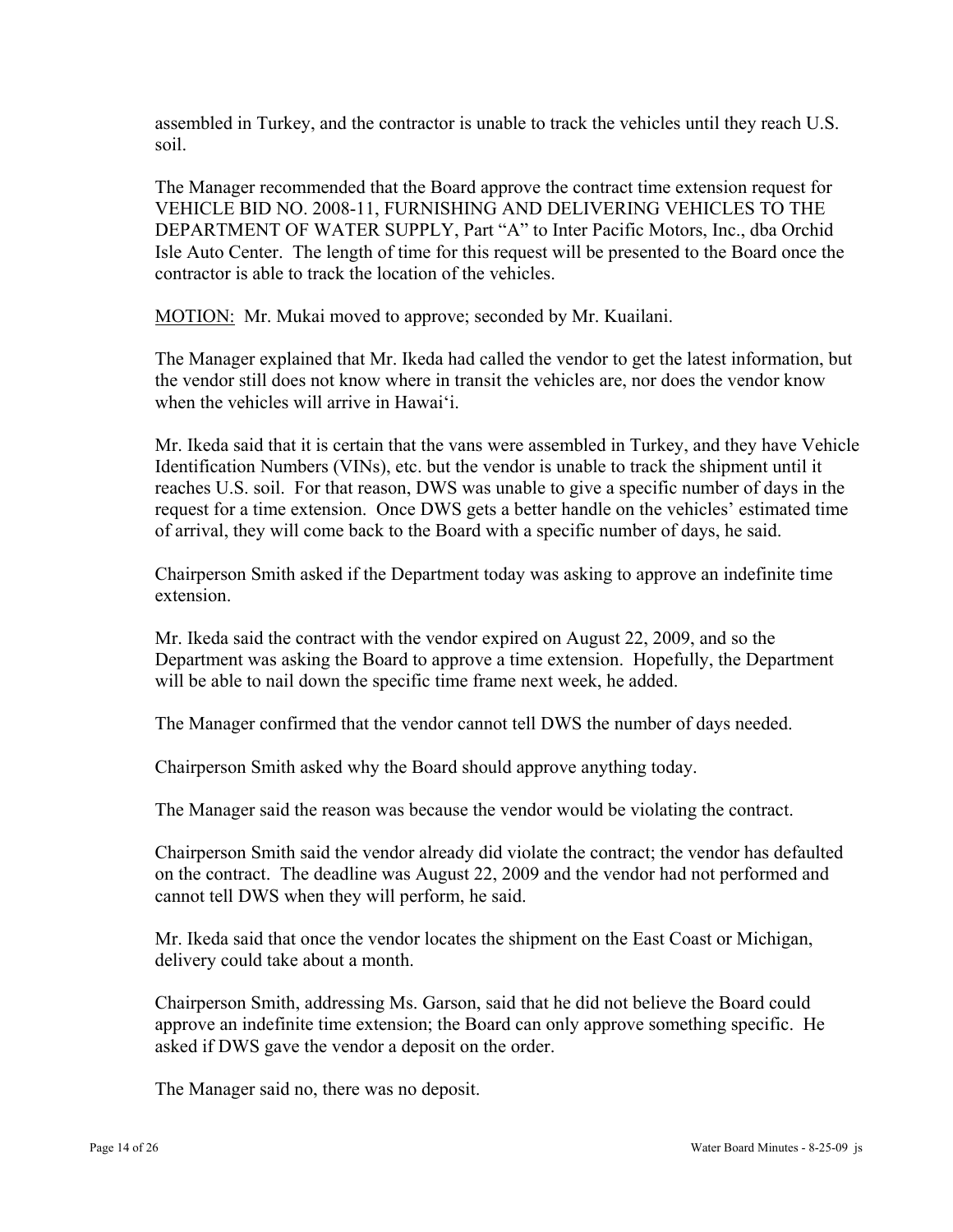Chairperson Smith asked if there were liquidated damages if the vendor failed to perform.

The Manager said it was part of the Department's General Requirements and Covenants.

Chairperson Smith asked what the liquidated damages were.

Mr. Garson said that for this kind of services contract, it was unlikely that liquidated damages will have been set. She would have to look at the contract, but was not sure whether this contract will have had a provision for liquidated damages.

Mr. Taniguchi asked if there was a dire need for the vans.

Mr. Ikeda said yes, the two vans currently in use are falling apart. He noted that there were a couple of other bidders.

Mr. Meierdiercks suggested amending the Motion, to approve a time extension until the next Water Board meeting (on September 22, 2009), when DWS will have a more definite time frame for the Board. He offered to make such a Motion, to enable the Board to approve a specific time extension, instead of an indefinite time extension.

The Manager suggested that the Board approve a 45-day contract extension that would take it to beyond the next Board meeting.

Mr. Ikeda said that DWS would have more information at the next meeting.

Mr. Mukai said that if the Motion is approved, he would like to see if DWS could contact the second lowest bidder.

Ms. Garson said that at this time, there is no second lowest bidder. DWS would have to **rebid** it. There is no obligation for the second lowest bidder to hold his price.

The Manager said he was certain that even if DWS went to the second lowest bidder, for that vendor to initiate the entire process would take substantially longer than what the current contract would take. He expressed frustration that DWS cannot get an answer on when the vans will arrive.

Chairperson Smith expressed misgivings that the second lowest bidder might say he could have performed. He asked that DWS in the future includes liquidated damages in its vehicle bid contracts that penalizes a non-performing vendor. In the meantime, he acknowledged that this time around, the Department's options for recourse were limited. He approved of Mr. Meierdiercks's idea of a definite time extension of 45 days. The Chairperson suggested to Mr. Mukai that he amend his Motion.

AMENDED MOTION: Mr. Mukai amended his original Motion to include a 45-day extension from August 22, 2009; Mr. Kuailani seconded.

Mr. Kuailani asked if the contract would be void if the vans fail to reach the United States.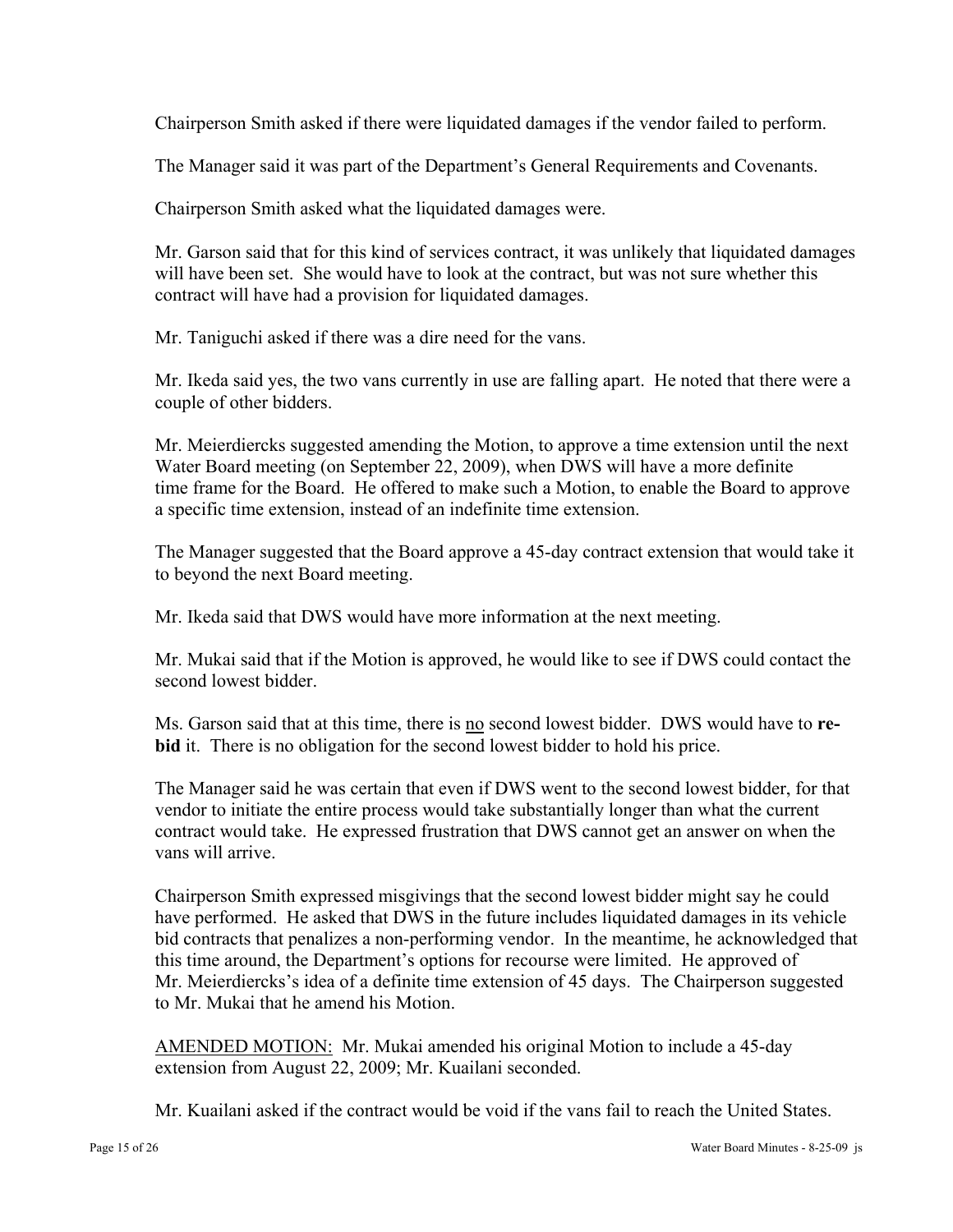Mr. Ikeda said that the vans were on the way.

Mr. Kuailani said that DWS cannot be making contracts with foreign countries.

The Manager clarified that the contract was with Orchid Isle (a local vendor).

Mr. Taniguchi, referring to his experience at Bank of Hawai'i, said that dealers are supposed to research available inventory from the factory (when the vehicle will be delivered, etc.) He said that for a dealer not to know such details is a weak excuse.

Mr. Ikeda noted that this is a new type of mini cargo van, and the Department really liked it. He said that the vendor set the August 22, 2009 date by working off of a production schedule. The new type of vehicle proved to be really popular and the first batch sold out, and for some reason the vendor's allocation was in the *second* batch.

Chairperson Smith noted that there was a Motion before the Board.

Mr. Mukai said there was an *amendment* to the original Motion.

Chairperson Smith suggested voting on the amendment first.

**ACTION:** Amendment to the original Motion carried unanimously by voice vote. Amended Motion carried unanimously by voice vote.

Chairperson Smith asked that in future bids, the DWS should have wording in the contract that includes consequences for non-performance.

Ms. Garson noted for the Board's information that DWS is not allowed to *penalize* for nonperformance. If there is a breach, DWS can sue for breach of contract. However, for the record, DWS would not be *penalizing* for non-performance.

Mr. Meierdiercks suggested that the Department should start dealing with dealers in Honolulu and even on the Mainland in hopes of getting vehicles sooner.

The Manager said that this subject has arisen numerous times over the years. The Department's obligation is to publish requests for bids in the local newspapers. To accomplish what Mr. Meierdiercks is suggesting would mean publishing in Honolulu and Mainland newspapers, which would mean a cost factor.

Mr. Mukai noted that DWS also posts bids on the Department's website.

### B. **ENERGY PERFORMANCE PROJECT:**

Ms. Myhre reported that DWS is working with the National Renewable Energy Laboratory (NREL) with support from the County, in efforts to control the Department's overhead expenses and fuel use. DWS is collecting data on its vehicle fleet, including miles per gallon. NREL is analyzing the data and making suggestions. The most recent meeting with NREL,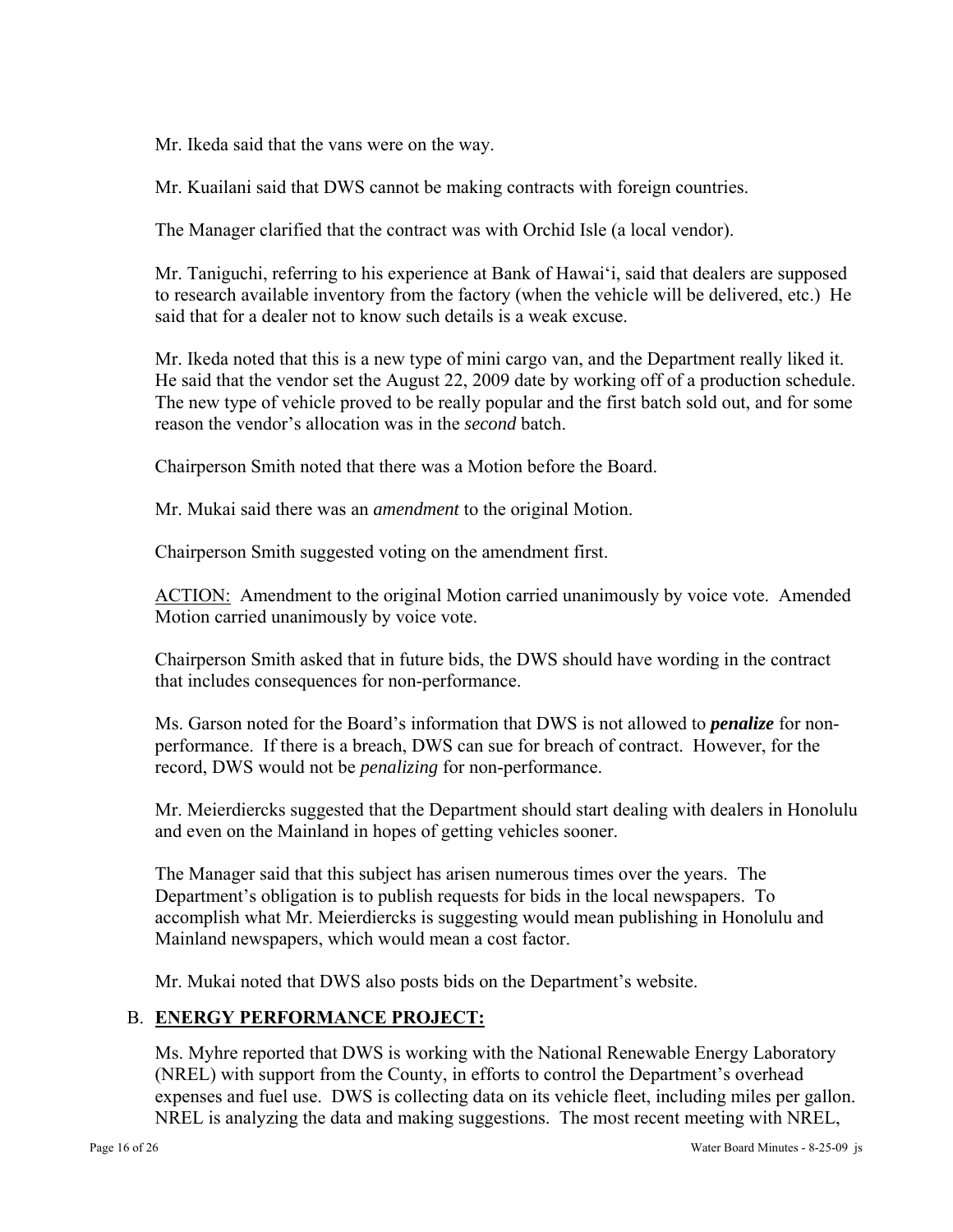which is funded by the U.S. Environmental Protection Agency, will be on Friday, she noted. Their personnel come to the Big Island about once a month. Turning to the subject of the Department's energy management at the Lālāmilo Wind Farm, Ms. Myhre said that DWS is considering whether to renew the lease it has from the state for the land, where HELCO has wind generators. The lease expires in December 2010. The Manager met in early August with HELCO President Jay Ignacio to discuss DWS's position, which is that currently DWS gets no benefit from this wind farm. DWS would like to find a way to make it worth the Department's while to renew its arrangement with HELCO there, which would mean renewing DWS's lease with the state. HELCO's project on the books and in their budget is 2.4 megawatts; HELCO is making plans to re-energize their wind farm with new wind generators. The two utilities brainstormed on consolidating meters so that DWS can take advantage of off-peak rates, and/or to establish more of a discount from HELCO's Rider program. Ms. Myhre said that she looked into the Public Utilities Commission's regulations, and found that HELCO cannot give special rates or special treatment to any given customer. Therefore, HELCO cannot give DWS a discount, and for that reason HELCO established a road maintenance fund. DWS would like to get control of that money, but currently it has no control over those funds. Ms. Myhre and Mr. Clyde Young of DWS Operations will be meeting with two or three operations people from HELCO to continue discussing incentives for DWS, to make it acceptable to renew the state lease.

Ms. Myhre said that next month she would report to the Board on the status of the discussions with HELCO. In any event, DWS will have an idea by year-end whether it is worthwhile to renew the state lease. December will make it one year before the lease's expiration.

Chairperson Smith asked Ms. Myhre to remind HELCO that if the lease is not renewed, it is HELCO's responsibility to remove all of the old wind generators from the site.

The Manager said that in the contract, DWS actually is obliged to remove the transmission lines and switch gear boxes.

The Manager said that DWS made very clear that it would not renew the lease if there is no perceived benefit for the Department.

### C. **DEDICATION OF WATER SYSTEMS:**

The Department received the following documents for action by the Water Board. The water systems have been constructed in accordance with the Department's standards and are in acceptable condition for dedication.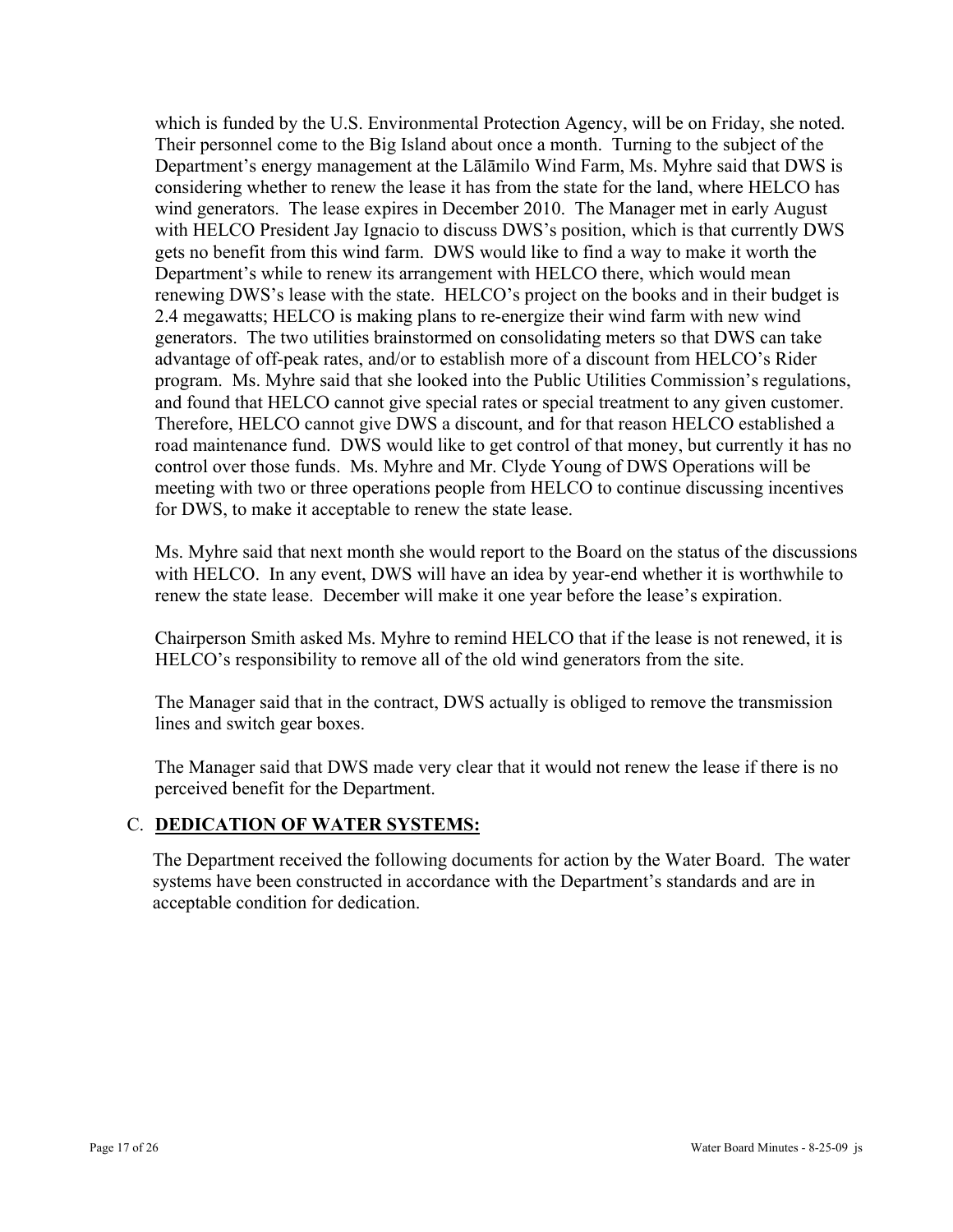#### *(This item was deferred at the 7-28-09 Water Board meeting.)*

**1. FIRST AMENDMENT TO LICENSE EASEMENT NO. 722**  Subdivision Application No. 2004-0217B Lālāmilo Housing Phase I East Subdivision TMK: (3) 6-6-004:012 EWO NO.: 2007-005 (East) Owner/Licensor: State of Hawai`i, Department of Hawaiian Home Lands No. of Lots: 18 Zoning: RS-10 Final Inspection Date: *(TBA)*  Facilities Charge: \$73,440.00 Date Paid: 7/15/09 Water System Cost: *(TBA)*

The Manager recommended that the Water Board accepts these documents subject to the approval of the Corporation Counsel and that either the Chairman or the Vice-Chairman be authorized to sign the documents.

MOTION: Mr. Mukai moved to approve; seconded by Mr. Kuailani.

Mr. Inaba reported that the Final Inspection Date was August 18, 2009, and the Water System Cost was \$248,191.

**ACTION:** Motion carried unanimously by voice vote.

### D. **MONTHLY PROGRESS REPORT:**

No discussion.

### E. **REVIEW OF MONTHLY FINANCIAL STATEMENTS**:

No discussion.

#### F. **POWER COST CHARGE UPDATE:**

The Manager noted that the Power Cost Charge for July 2009 was **\$1.59**, compared with \$1.83 in June 2009. However, gas prices are rising steadily, so the Manager expected the \$1.59 to be short-lived. The Department was asked at the last meeting to present the Power Cost Charge to the Board every month, so that the Board can decide what to do.

Chairperson Smith suggested that the Board hold a Public Hearing next month (on September 22 prior to the regular Board Meeting in Waimea.) At that time, DWS will be able to provide the Board with the updated rate cost from HELCO, even if it is off-cycle in the billing.

The Manager said DWS had the Public Hearing Notice ready to send to the newspapers, with the figure(s) that the Board decides to publish to be inserted today.

Chairperson Smith asked how the Board could best set the rate to provide a lot of latitude, in order to hit *close to* the rate that will be known by next month's Public Hearing.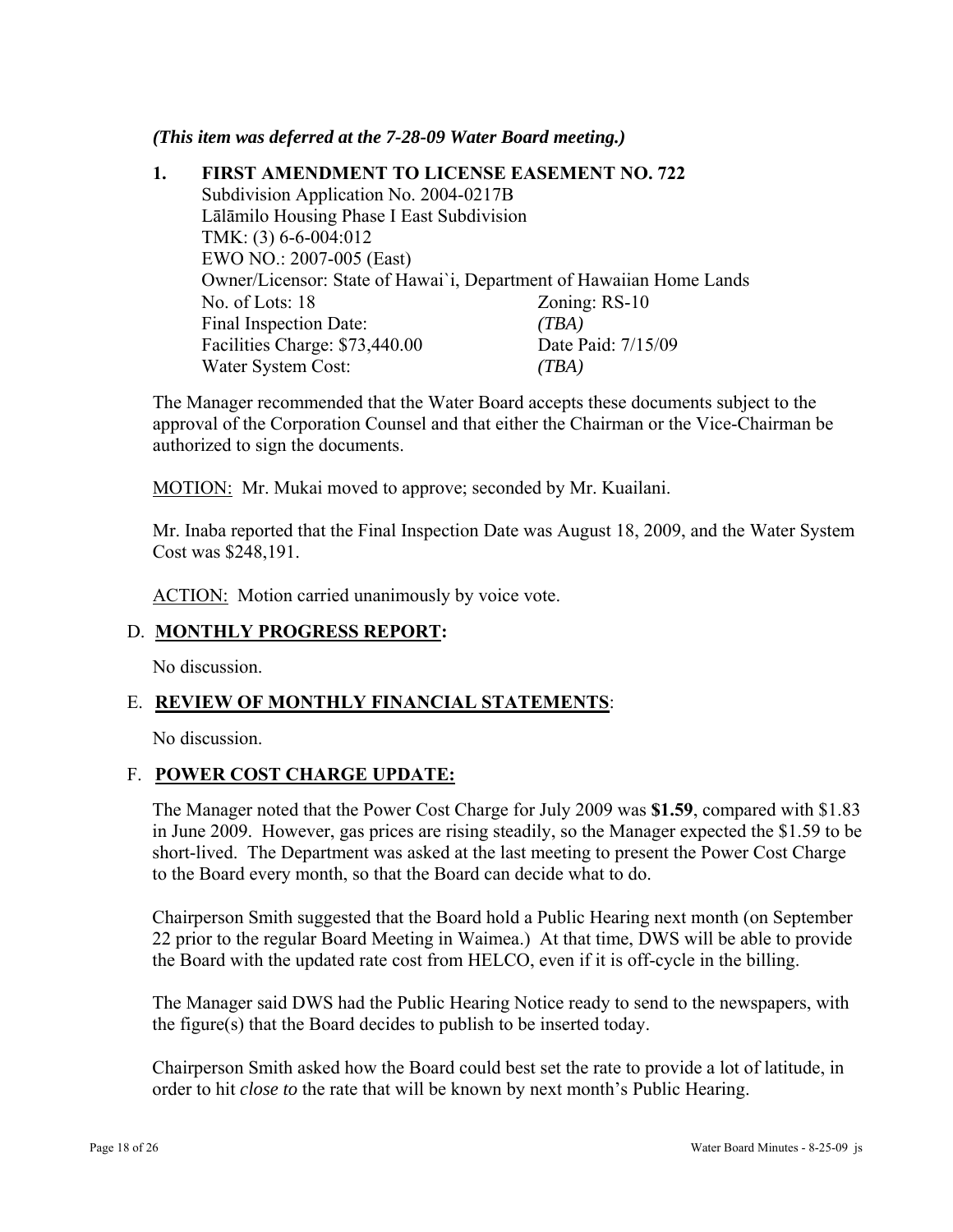Mr. Meierdiercks suggested putting it at a range of \$1.59 and \$1.83.

The Manager said the rate might be higher than \$1.83, based on current gas prices. He noted that the previous time that the Board published a Public Hearing Notice regarding a proposed change of the Power Cost Charge, the notice gave a range.

Chairperson Smith suggested a range of \$1.00 and \$2.00.

Ms. Garson said that because it is a matter of giving the public the notice; to publish as unrealistically low a figure as \$1.00 would be misleading. The public could be misled into thinking the rate could go down as low as \$1.00, she added.

Mr. Mukai suggested a range of \$1.59 and \$2.00.

Mr. Taniguchi asked Mr. Sumada if he had a handle on what the August figure might be.

Mr. Sumada said he had no idea.

Mr. Taniguchi noted that DWS had a big surplus in July.

Ms. Myhre said that the Power Cost Charge is going up, and thought that the range of \$1.59 and \$2.00 is safe.

Chairperson Smith asked the Board if everyone could agree to a range of \$1.59 and \$2.00. He asked if the Public Hearing could be held at 9:50 a.m., followed by the regular Water Board meeting at the usual time of 10:00 a.m.

MOTION: Mr. Meierdiercks moved to have a range of \$1.59 and \$2.00, and Mr. Taniguchi seconded.

Ms. Garson said that actually the Board would be approving the holding of a Public Hearing with that range of figures.

ACTION: Mr. Meierdiercks so moved, seconded by Mr. Taniguchi and carried unanimously by voice vote.

#### G. **WATER RATE STUDY:**

No discussion.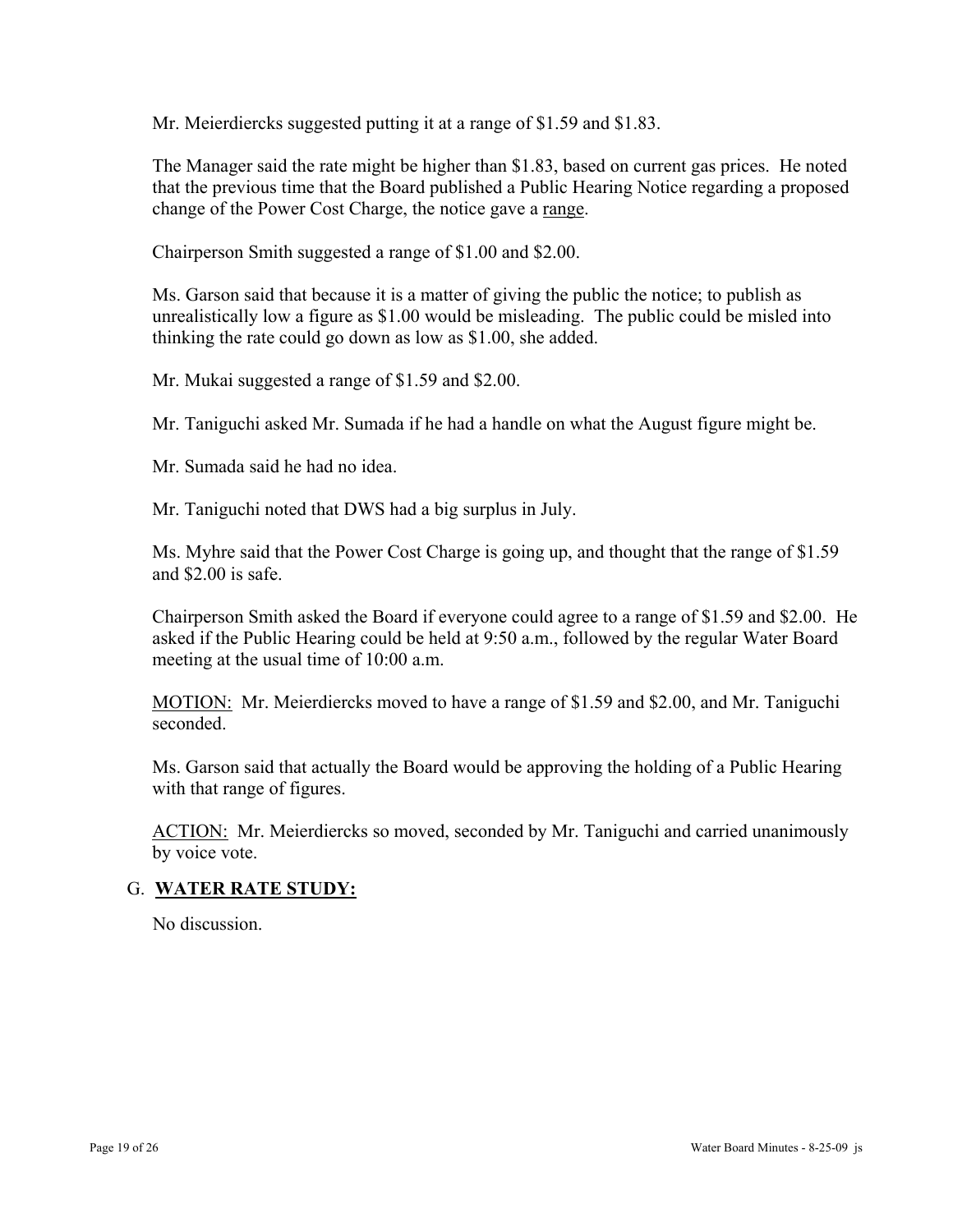# H. **BUDGET STATUS AND PROPOSED ACTIONS:**

The Manager said he recently discussed with Mr. Sumada an anticipated budget shortfall, due basically to a drop in water consumption, increases in medical premiums, along with two vehicles that were budgeted for last year but which DWS is going to pay for this fiscal year, along with miscellaneous other items. DWS anticipates a shortfall of approximately \$500,000, based on projections as of now. A staff meeting was held, and the Department implemented several measures. DWS is freezing hiring from outside the Department; if anything, there will be internal promotions. This measure should save DWS money. The Department is cutting back all overtime, unless it is absolutely necessary (such as for field crews responding to emergencies, etc.) Overtime is necessary when there are community meetings, for instance, when DWS is invited to speak to groups. In these situations, DWS is encouraging the staff members to take time off instead of overtime pay, and to take the time off as soon as possible. DWS has also substantially cut back on equipment, which significantly affects Operations and Engineering. Administration has decided not to purchase a document imaging system. The Department has also cut back on travel and workshops. The Department is being very selective in what training and workshops that staff members attend. The biggest cutbacks are in overtime and equipment, and the aim is to accommodate the Department's anticipated budget shortfall.

Chairperson Smith asked if the Department would have a formal amendment to the budget for the Board to review at next month's meeting.

The Manager said no, that was not the intent; the intent was to cut back spending so that those budget items can be taken care of. There is no formal amendment to the budget, he said.

Chairperson Smith asked DWS to give the Board something in writing, to show the measures DWS is taking; for example, to show a dollar amount for the overtime frozen.

Mr. Mukai asked if these measures would balance the budget if there is a \$500,000 shortfall.

The Manager said it would be hard to use the word "balanced" at this point because DWS does not really know; the \$500,000 is *projected*. The Manager noted that DWS may save some money because the current negotiations with the union may result in a pay decrease. That was not factored in because no one knows what will happen. The other factor is that DWS anticipates an increase in medical premiums, but no one knows what that will be, either. He credited Mr. Sumada with bringing the anticipated shortfall to management's attention. Dropping consumption is probably due to the hotels and big businesses curtailing water use. The drop in consumption is really having an impact on DWS's bottom line, he said.

Chairperson Smith acknowledged that there were many factors over which DWS has no control. He reiterated his request for something in writing about the cost-cutting measures DWS is taking.

# I. **MANAGER'S REPORT**:

The Manager provided an update on the following:

1. Update on use agreement on KIC wells -- Nothing to report at this time.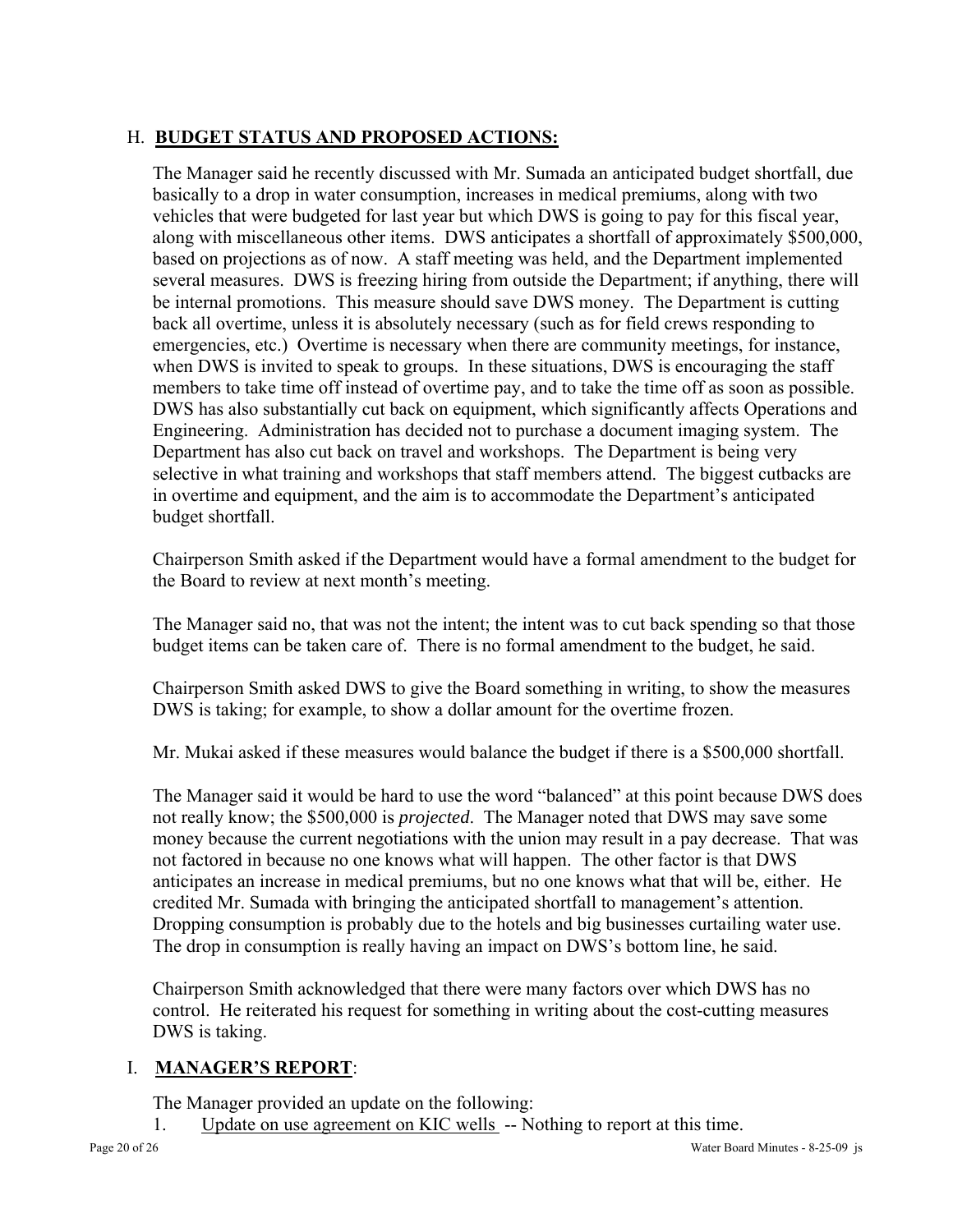2. Palani Road Transmission Project -- Department has awarded and is in the process of executing the contract. Manager asked Mr. Beck to arrange a ground-breaking ceremony.

3. Sustainability/Energy/Green Team update -- Ms. Myhre said that the Energy Advisory Commission is still exploring how it will act as a group. On the Green Team, Ms. Myhre reported that earth composting machines are available at the Waimea and Hilo baseyards, and offered the machines to each of the Board members.

4. Hawai'i Water Works Association (HWWA) '09 conference update -- DWS is progressing with the arrangements. Manager asked Board members to contact the Board Secretary with their registration requirements.

5. Proposed County Charter amendment -- The amendment in question is to change the Manager's official title to "Manager-Chief Engineer" to be consistent with the water departments on Oahu and Kauai.

Chairperson Smith asked the Manager to add two items to next month's Manager's Report:

- 1. Manager's perspective on the use of lobbyists by the City and County of Honolulu's water department, as recently reported in the Honolulu Advertiser. Chairperson Smith said he believed DWS did not use lobbyists.
- 2. Manager's comments on DWS's financial daily receipts procedures.

Mr. Kuailani asked the Manager to add one more item to next month's report, regarding the status of filling vacant Water Board positions.

Chairperson Smith asked whether a letter to the Mayor signed by the Chairperson would help, or perhaps a phone call to Managing Director Mr. Bill Takaba.

The Manager said it certainly would not hurt. He said that the Mayor makes the decision on Water Board appointments, adding that he (the Manager) had been in contact with Mr. Takaba many times regarding the vacancies, as had Ms. Garson.

Ms. Garson said that she would follow up.

# J. **CHAIRPERSON'S REPORT**:

Chairperson provided comments and/or information relating to the following matters of concern to the Water Board:

1. Discussion/Action regarding establishing an Ad Hoc Finance Committee --

Discussion/action included the scope of the matters to be investigated by the committee, the number of the members (between 2-4 members) who will be on the committee, and the scope of authority of each member of the committee, should the Board decide to create such a committee.

Chairperson Smith said he would like to put on next month's Agenda that the Board create an Ad Hoc Finance Committee that could work outside of regular Board meetings to provide feedback and input to the Department. He noted that the Sunshine Law allows such an ad hoc committee to have four members or less (i.e. less than a quorum of five.) Such an ad hoc committee would be allowed to talk among themselves and interact with the Department, and come forth with recommendations that would be discussed and action taken at a Board meeting, he said. It would require a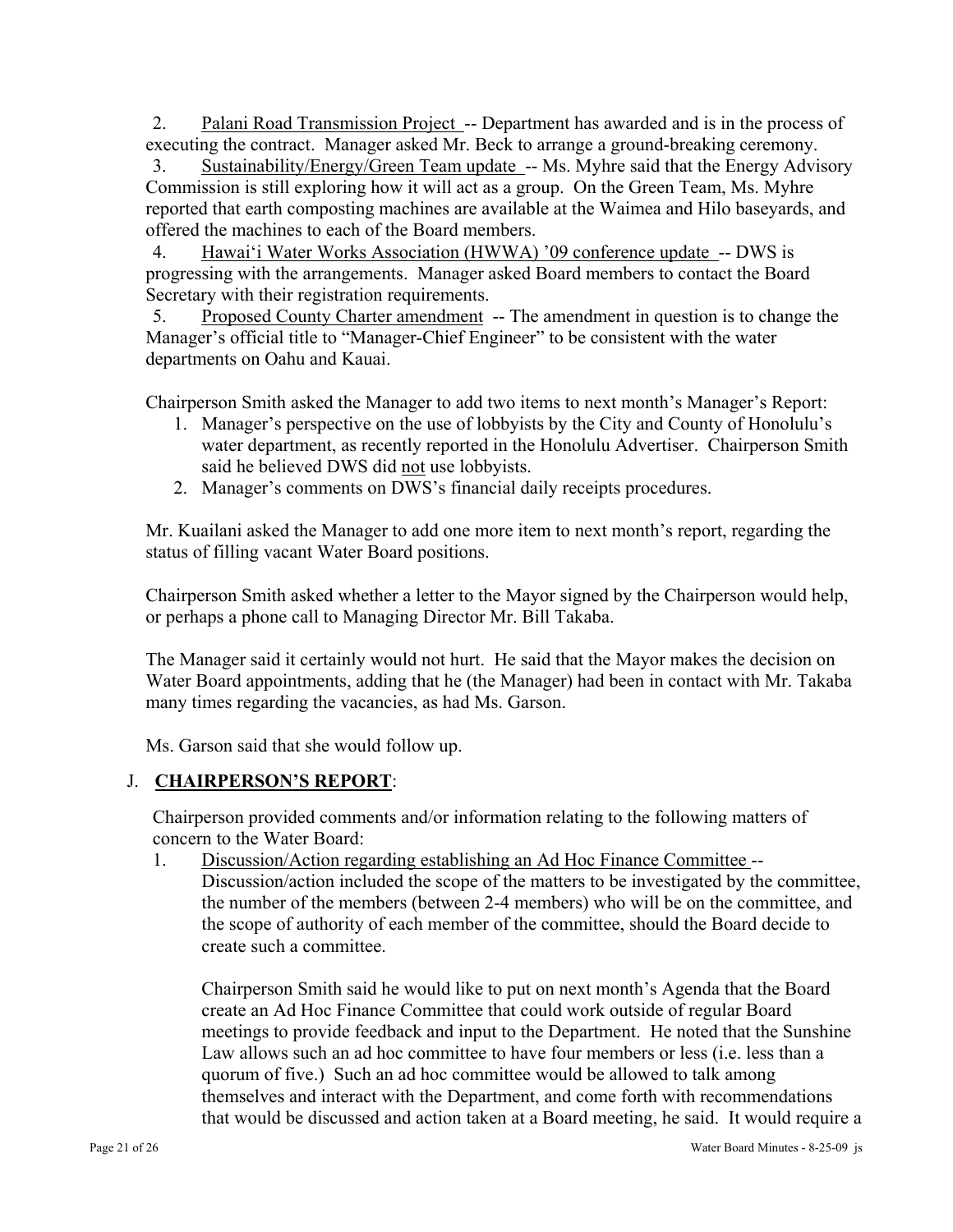specific purpose, such as a review of current financial procedures within the Department. Such a review would be done to ensure that feedback is provided to the Department to make sure it continues to be a solid organization. He asked Ms. Garson if the Board needed to take a Motion.

Ms. Garson asked if the Board would be creating an Ad Hoc Finance Committee right now, or was the Chairperson asking for it to be put on the Agenda next month.

Chairperson Smith said he thought Ms. Garson was saying that a decision to create the committee could not be taken today, because the Board needs to discuss it first.

Ms. Garson clarified that it had been put on today's Agenda as "Discussion/Action," so therefore the Board can create the committee today, but its purpose needs to be made finite and the Board needs to articulate the exact purpose of the committee.

Mr. Taniguchi said he thought the committee would be at the direction of the Chairperson.

Chairperson Smith said Ms. Garson was saying that the Board needs to define the committee's scope.

Mr. Mukai moved to have Mr. Taniguchi look into the creation of the Ad Hoc Finance Committee for the Board.

Ms. Garson said that because it is an *ad hoc* committee, the Board needs to create it saying it is an Ad Hoc Finance Committee to do X (a specific task). In the case of a *standing* committee, the committee takes up things as they are referred to them by the Chairperson. However, the Board does not have a provision for a standing committee in its rules. Therefore, rather than amending the Board's rules, it is easier to create an ad hoc committee for a specific purpose.

Chairperson Smith said that the committee's purpose could be to review the practices and procedures of the Department.

Ms. Garson noted that KPMG, the department's outside auditor, recently sent their annual audit letter to DWS and has begun their audit.

Mr. Sumada said that KPMG is going to start their field work next month.

The Manager, returning to the subject of the ad hoc committee, noted that all that the Board needs to do is state what they want the committee to do, and appoint the members.

Chairperson Smith said because the scope must be defined, the scope would be to "review the financial practices and procedures of the Department."

Mr. Taniguchi added the words "as deemed necessary."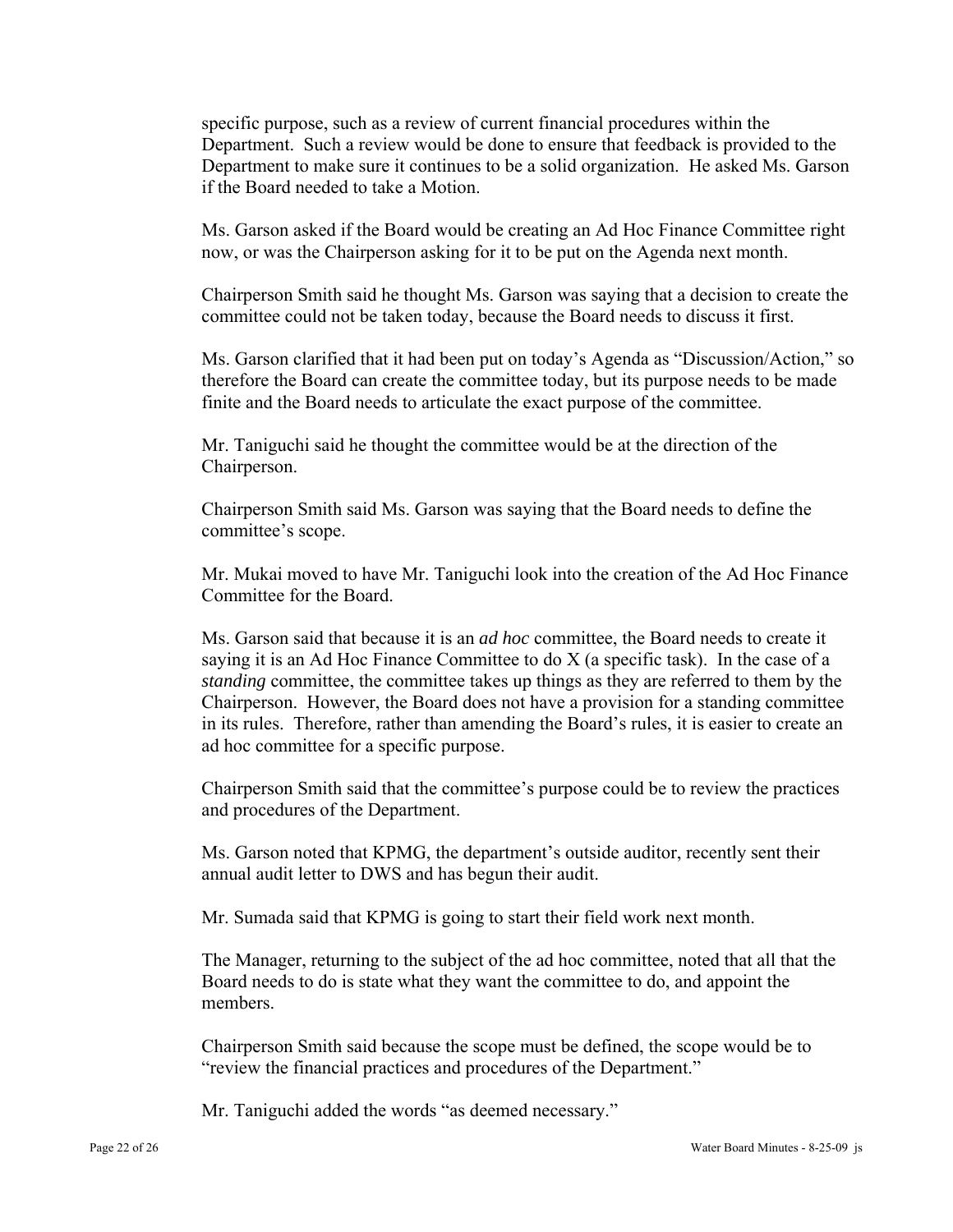The Manager said that with that definition, the Chairperson can select the committee members.

Chairperson Smith said he would appoint Mr. Taniguchi to chair the Ad Hoc Finance Committee, and would ask him to appoint to the committee any three other Board members, excluding himself (the Chairperson).

The Manager said he thought Mr. Taniguchi should select his committee now.

Chairperson Smith said that today, there were only three other Board members in attendance and suggested that they serve.

Mr. Kuailani, Mr. Mukai and Mr. Meierdiercks each said they would serve on the committee.

Chairperson Smith noted that the goal of the committee would be to provide feedback to the Department, to ensure that its practices and procedures are sound, to avoid excess scrutiny from outside the Department, and to make clear to the Waterworks Controller and his staff what the Board's expectations are.

Ms. Garson clarified that the committee would come up with future guidelines.

Mr. Taniguchi asked if the Board should define the scope now, or come up with a scope and present it to the Board later.

The Manager asked if the committee had a scope now, or maybe it should be decided at the next Board meeting.

Chairperson Smith asked Ms. Garson her opinion on whether the scope needed to be decided now.

Ms. Garson said that normally an ad hoc committee is for a specific purpose. Therefore, if, for example, the committee calls a meeting on the budget, there would be a defined period of time and a specific scope. She suggested that the committee make its purpose a little bit more defined so that everyone is clear on what the committee will do. The Chairperson could also appoint an ad hoc committee to come up with recommendations for things that a *future* committee could do.

Chairperson Smith suggested that Mr. Taniguchi formulate what the scope of the committee should be, and decide on it at next month's meeting. In the meantime, Mr. Taniguchi could speak individually with individual Board members to see if they are willing to serve on the ad hoc committee and define the scope, etc.

Ms. Garson cautioned that speaking to one member after another in this way would constitute serial communication, and would violate the Sunshine Law.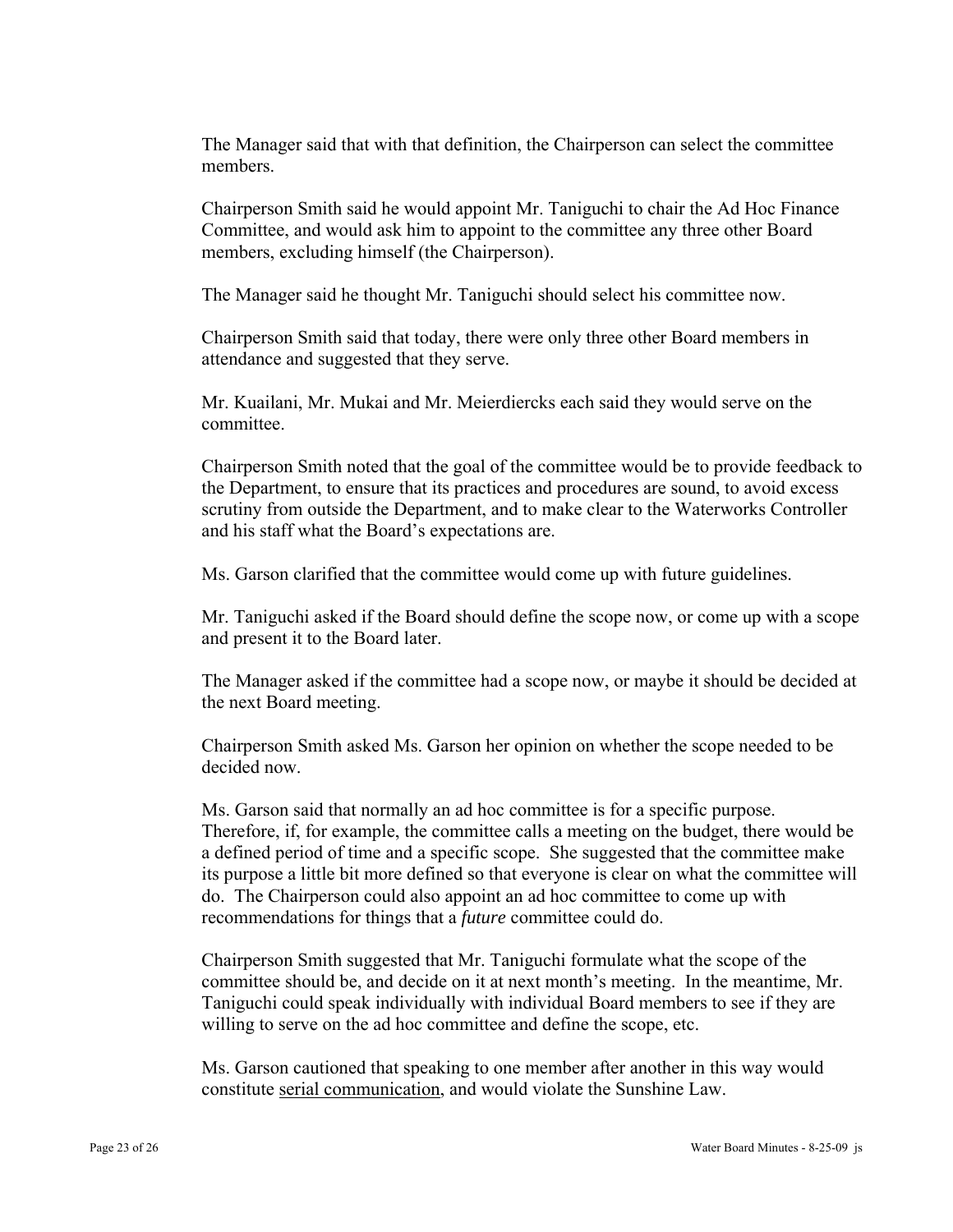Chairperson Smith thought it was okay as long as he talks to one member at a time, and the members do not talk to each other.

Ms. Garson said no, that would be serial communication.

The Manager suggested that Mr. Taniguchi defines the scope and reports back to the Board.

Mr. Taniguchi suggested speaking only to the Chairperson on the matter.

Chairperson Smith cautioned Mr. Taniguchi not to copy in the Manager, since he is an ex-officio member.

Mr. Meierdiercks asked if the Board could create the ad hoc committee now, but determine the committee's scope next month.

Ms. Garson and Chairperson Smith said that no, the committee needed to be created and its scope defined at the same time.

The Manager suggested that because the Board is uncertain, Mr. Taniguchi might take time to think about the scope he wants, report back to the Board next month with a defined scope. At that time, the Chairperson could appoint the committee members.

Chairperson Smith asked that this be listed as an item in next month's Water Board Agenda, under Chairperson's Report.

2. Discussion regarding Proposal CA-4 from Michael Ben, Director of Human Resources, to the County of Hawai'i Charter Commission, regarding Section 8-3 of the Hawai'i County Charter, relating to removal of certain administrative heads appointed by Boards/Commissions.

Chairperson Smith asked Ms. Garson for an update.

Ms. Garson said it was placed on the Agenda for information only because it affects the Board. The Charter Commission has improved a change in language to stipulate a hearing in the case of termination of a Commission-appointed department head. This change in language is now going to Public Hearings around the island, as mandated by the County Charter, she said. She said if the Board took a position on the matter, the Board would need to authorize someone to write a letter and decide what the letter would say, etc.

Chairperson Smith asked that Ms. Garson continue to monitor it.

Ms. Garson, summing up, confirmed that the Board would take no position.

Mr. Taniguchi thought that it was not necessary to take a position, and asked how the new language changed things.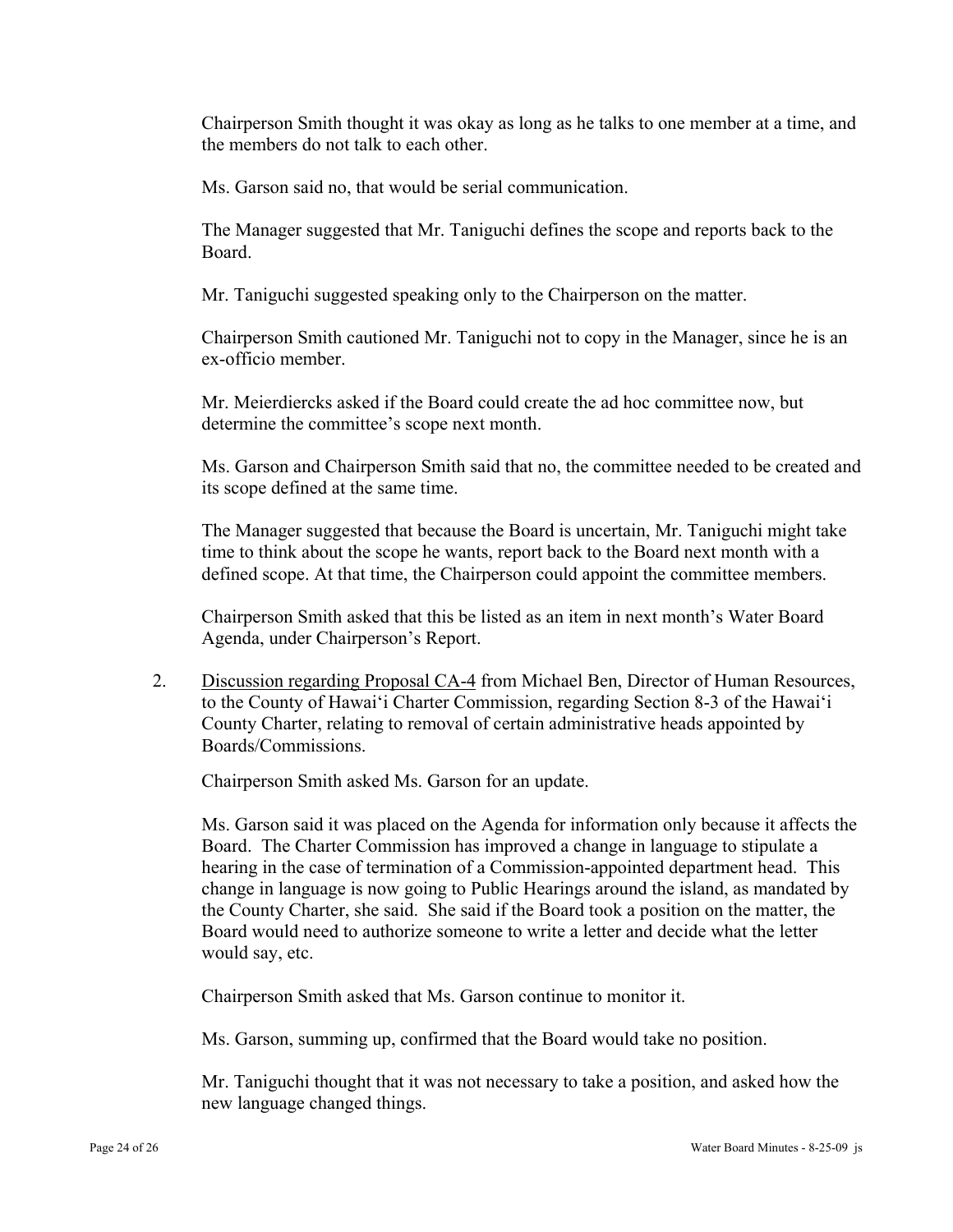Ms. Garson said that the new language would give rights to Commission-appointed department heads (i.e., the department heads of Human Resources, Water Supply, Liquor Control, Fire and Police.)

Chairperson Smith noted that it would put in some additional procedures *prior to* terminating a Commission-appointed department head.

Mr. Mukai said that what is being proposed is a slightly lengthier process to terminate a Commission-appointed department head.

Mr. Taniguchi noted that it was matter of fairness to the department head.

Chairperson Smith reiterated his request that Ms. Garson monitor the issue.

# K. **REFERRALS FOR EXECUTIVE SESSION:**

### 1. **KAWAILANI 1.0-MILLION GALLON RESERVOIR:**

The Water Board anticipates convening an executive meeting, closed to the public, regarding the foregoing matter, pursuant to Hawai`i Revised Statutes (HRS) Sections 92-4 and 92-5(a)(4), for the purpose of consulting with Water Board's attorney on questions and issues pertaining to the Board's powers, duties, privileges, immunities, and liabilities.

# 2. **WATER BOARD OF THE COUNTY OF HAWAI`I v. MARK G. JERNIGAN, ET AL.***, CIV. NO. 09-1-155K* **(CIRCUIT COURT OF THE THIRD CIRCUIT STATE OF HAWAI`I):**

The Water Board anticipates convening an executive meeting, closed to the public, regarding the foregoing matter, pursuant to HRS Sections 92-4 and 92-5(a)(4), for the purpose of consulting with Water Board's attorney on questions and issues pertaining to the Board's powers, duties, privileges, immunities, and liabilities.

Ms. Garson said the Chairperson should seek a Motion to go to Executive Session on each of the two items above.

MOTION: Mr. Taniguchi so moved; seconded by Mr. Mukai; and carried unanimously by voice vote.

At this point, the room was cleared of all but the Board, the Manager and the Secretary.

The Executive Session began at 11:45 a.m., and ended at 11:53 a.m. *(Note: Executive Session Minutes are private, due to attorney-client privilege. Therefore, Executive Session Minutes are not published.)* 

Chairperson Smith entertained a Motion to approve Corporation Counsel's recommendation on Item #1 (KAWAILANI 1.0-MILLION GALLON RESERVOIR) as discussed in Executive Session.